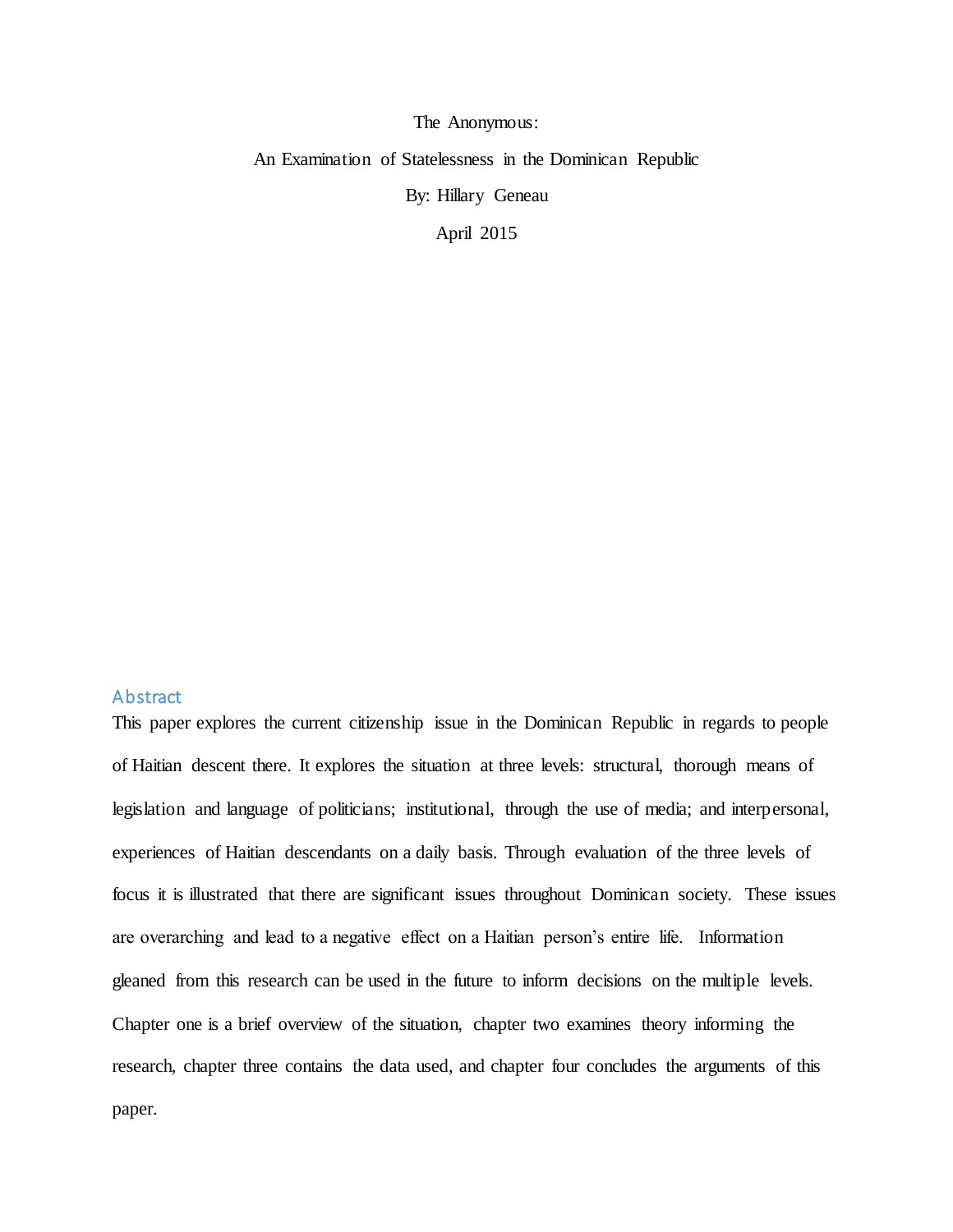# Chapter 1: Introduction

If all the statelessness people in the world were to form one nation, that country would be the 19th most populated country in the world. There are 72 million people across the globe who are not recognized as being a part of any country, not including those who left their home country solely to search for a better life economically (International Federation of Red Cross and Red Crescent Societies, 2012, p. 14). This problem has been recognized by international organizations for over 60 years, and yet little progress has been made. Meanwhile, the number of people without citizenship continues to grow. This is an important topic as it is impossible to protect the rights of those who are not recognized as citizens, they become anonymous. The issue of statelessness can often be pushed to the side due to the fact that there are still many nations struggling to provide for all of their current citizens, especially those at the bottom of the societal ladder. This paper will examine current policy structures that create a negative atmosphere for stateless peoples and what needs to change in order to make them valued citizens. I will illustrate the deficiencies in these policy structures by examining the case of unidentified people of Haitian descent in the Dominican Republic. Race-based statelessness has been disseminated by the government and perpetuated through channels such as media and interpersonal relations, and has had a negative impact on this innocent group.

While it has been difficult to evaluate the number of stateless people in the Dominican Republic, the highest estimate puts the number at two million while more conservative approximations are less than one million. At the most basic level what has prevented Haitians from obtaining citizenship is an unjust immigration process that denies citizenship to people who have been living in the country for generations. This unjust process, which has prevented them from obtaining citizenship, is at its roots driven by a historical animosity. Most of the research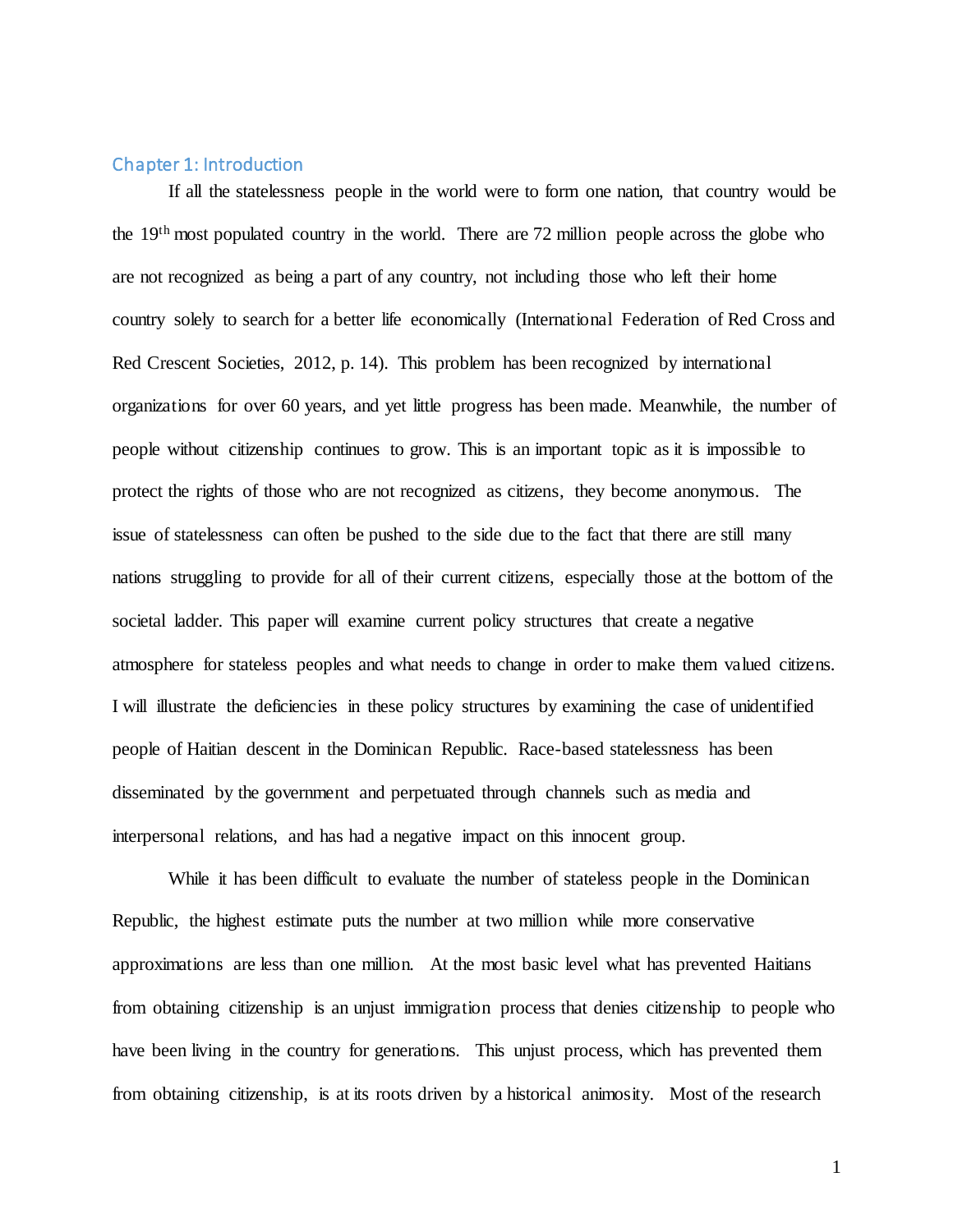and recommendations that have come from this area of research have focused on the ontological harms resulting from the denial of admission. Ontological harm is "a deprivation of certain fundamental human qualities" (Parekh, 2014, p. 645). While this is an essential part of solving the problem, it is unclear whether this can successfully encourage meaningful structural change in order to act in a preventative way.

In order for sustainable and meaningful change to occur, there needs to be an adjustment in the moral language used by governments, which imposes ethical standards of conduct on the entire population and currently prioritize nationalism over cosmopolitanism. Addressing this will allow for top-down change in the Dominican Republic and other countries facing the problem of a stateless population. The process of top-down change is important and becoming somewhat of an irregularity in development work. This top down change will need to be effective at three levels. First, at the structural level through the federal government. Second, at the institutional level of mass communication (i.e. influential media sources) in terms of how the other is portrayed. And third, at the interpersonal level of how those without citizenship are treated in their daily lives. This paper will examine, through a cosmopolitan lens, the obligation to the other, how multiculturalism plays a role, and how nationalism is an obstacle.

The Dominican Republic has long refused citizenship to Haitian migrants looking to improve their livelihood and escape the detrimental conditions in their home country. However, in May 2014 the government announced a new integration process, which would naturalize thousands of stateless people born to Haitian refugees. While it is too early to understand the implications of this process, it is still worthwhile to explore the possible outcomes for these newly identified individuals. Another important facet to examine is the opportunity to alter the currently difficult immigration policy in order to encourage people to seek asylum through an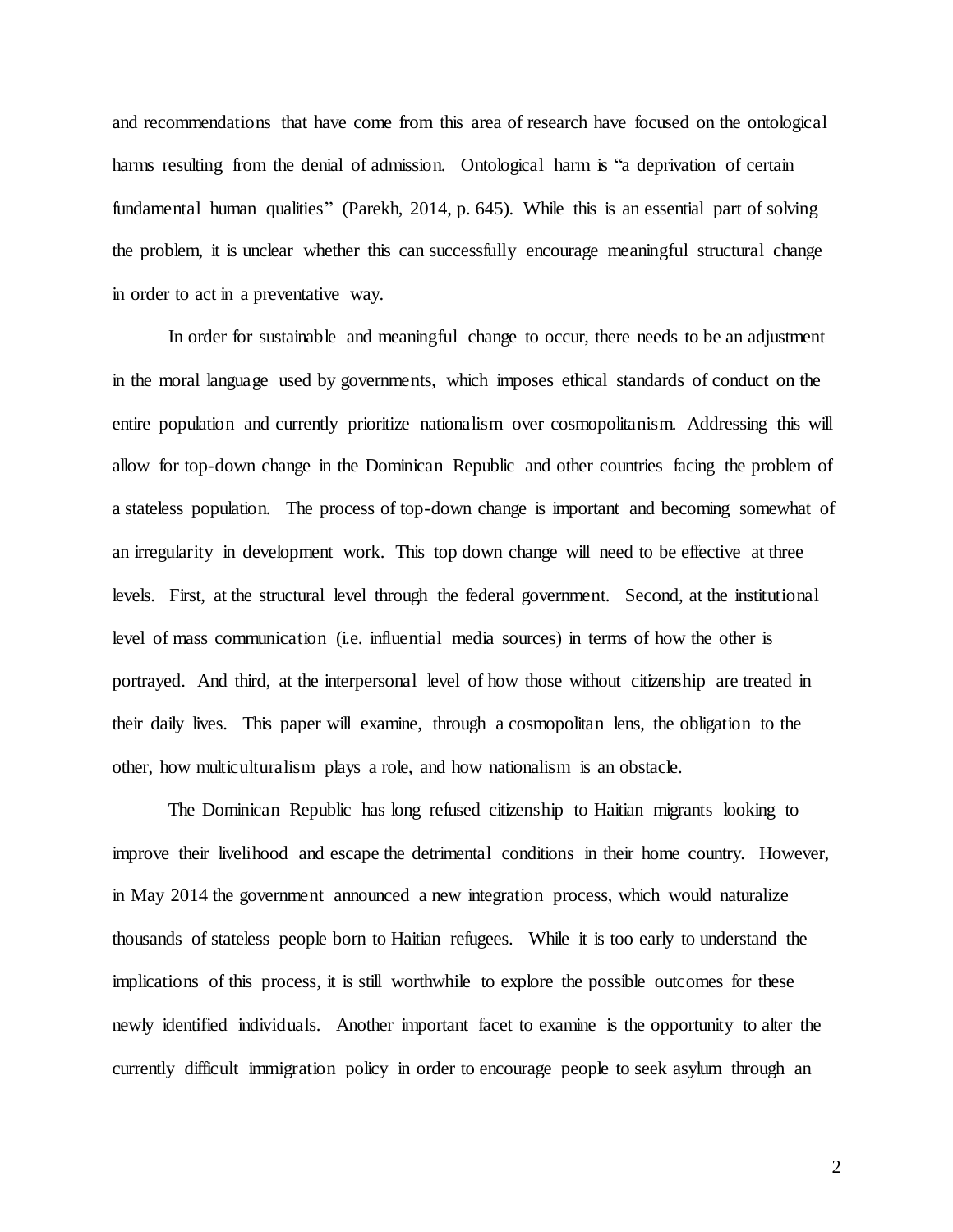official admission process. To overcome this problem there needs to be action on each of the three levels. Policy and policy makers will need to stand behind the moral language they apply and abandon nationalist ideals. These governmental changes in turn will have to influence and radiate through media in order to influence the general population's perception of these new citizens. It is only then that stateless people can hope to be fully welcomed into a nation.

On the island of Hispaniola there are two countries, divided by a thin border, but much more so by cultural and racial tension. Both of the countries have unique histories. The Dominican Republic has continuously discriminated against Haitians throughout the past three centuries. Many are a part of several generations that have lived within the borders of the Dominican Republic and yet are still not legally recognized due to the fact that their bloodlines trace back to Haiti. They are left without citizenship, which leads to them being systematically denied the opportunity of formal education, employment, healthcare, and overall security. There is discrimination at every level of the nation. It is seen in the government's refusal of granting citizenship, which results in these ideals being perpetuated through media sources, and the effects are then felt most strongly through interactions between Dominican citizens and the ostracized Haitian migrants. All of these are mechanisms of *antihaitianismo* – "a deep-seated cultural disdain for all things Haitian" (Simmons, 2010, p. 11). These issues have historical roots, and it is important to examine them to understand how the current situation in the Dominican Republic came to be. However, even after examining these factors it is still clear that they are not justification for the current discrimination of Haitians within Dominican borders.

Ever since the French colonized Haiti and the Spanish colonized the Dominican Republic, there has been a strain between the two countries. After decolonization there were different periods of Haitian rule in the Dominican Republic in 1801, 1805, and 1822, leading to a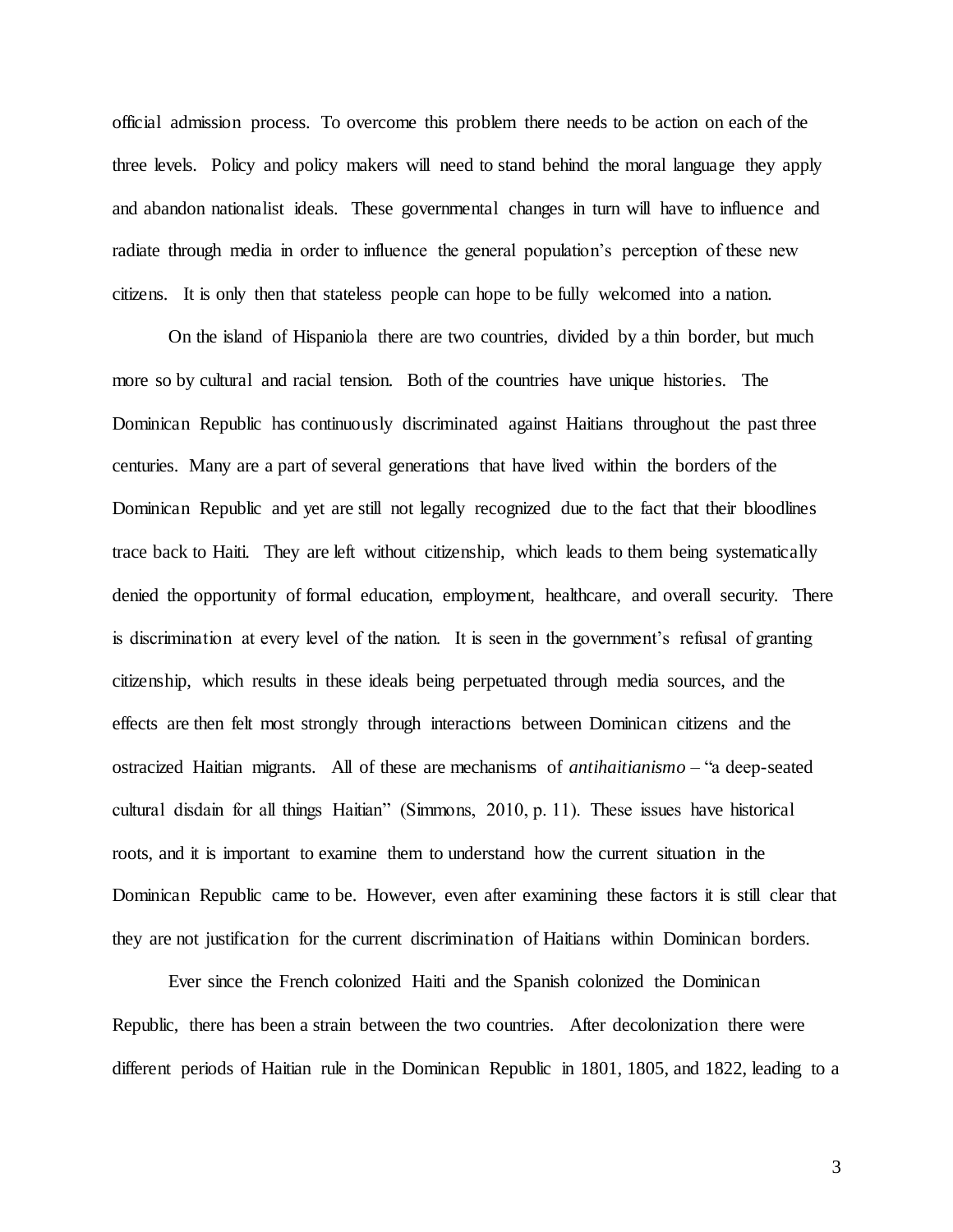growing Haitian population in the Dominican Republic. Tensions continued throughout the past two centuries, including the Parsley Massacre in 1937 under Trujillo rule, whereby the Dominican government killed an estimated 35 000 Haitians in six days for being an inferior race and to stop migration. The Haitian population continued to grow, with many entering illegally or with temporary work permits. However, the vast majority entered to work in occupations with deplorable conditions, largely in the agriculture sector. They took on the jobs not even the poorest Dominicans wanted to do. Then the Haitian population grew exponentially after the earthquake in 2010 as their home government was not able to provide proper social, health, or relief aid. When the Haitians first crossed the border to flee the disaster, they were welcomed with aid and resources, but the Dominican government eventually admitted that they had exhausted their resources to help. However, even after this the newcomers did not leave. The problem was made worse with the subsequent cholera epidemic. The Dominican government, media outlets, and general population attached the disease to the Haitian people, despite the fact that it has been proven that the disease was introduced to the area by foreign aid workers. The Dominican government cited their ability to choose who is a citizen as their motivation for not providing citizenship. They have even gone as far as changing their constitution to be able to more easily reject the appeals of Haitian migrants.

By going against the calls of global organizations to incorporate a system that would allow for proper integration, the Dominican Republic exacerbated the issue of statelessness in their country. In 2004 after a case was brought against the Dominican Republic for denying people, especially children, rights in their country, they defiantly went against the Inter-American Commission on Human Rights ruling which demanded they change their processes. The Dominican Republic created The General Law on Migration (No. 285–04), which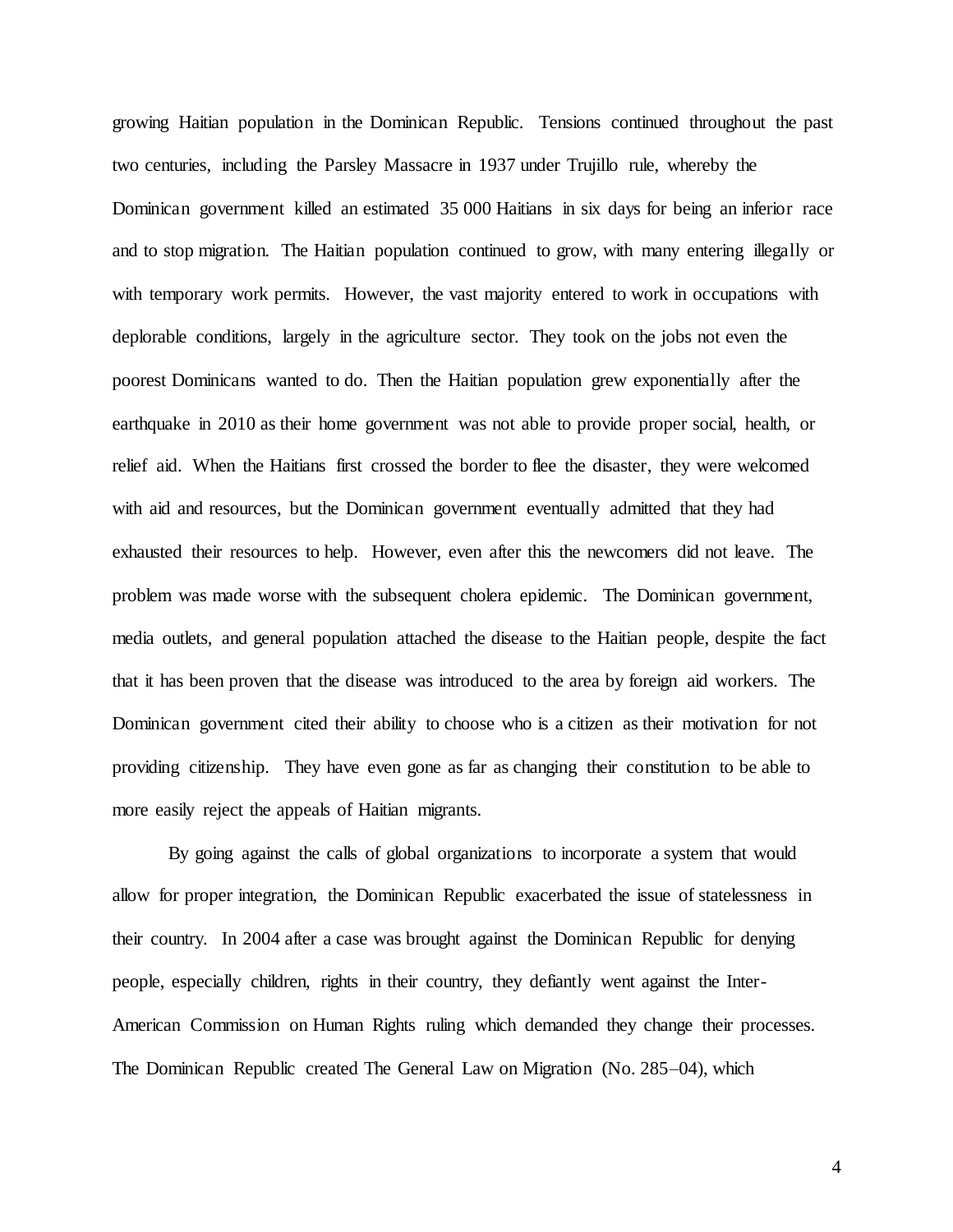essentially cancels out the country's jus soli principles, which meant anyone born within the Dominican borders is automatically a citizen, by denying birth certificates if a child's parents cannot prove that they are legal residents of the Dominican Republic (Kosinski, 2009). While the Dominican Republic and many other countries state that any admittance is an ex gratia policy as they have no legal or moral obligation, with the continuing rise of globalization this statement is surely losing validity. Since the Dominican is a member of the United Nations there should be greater accountability to protect all of the people within their borders.

While there is little literature and it is difficult to quantify the tangible effects of anti-Haitianism some research has shown the negative effects on the Haitian population, mainly through the use of health variables. David Simmons (2010) conducted a study in six different bateyes – communities consisting largely of Haitian agricultural workers. He found there were many obstacles to proper health care including segregation, access to transportation, health concerns related to the occupation and environment, and negative treatment from health professionals (Simmons, 2010). He sees all of these as mechanisms of anti-Haitianism rooted in structural violence (Simmons, 2010). Furthermore, women in the bateyes have a much higher rate of HIV infection than that estimated for women in the general population of the Dominican Republic and a rate comparable to that of female sex workers in the country (Brewer, 1998). This data clearly illustrate the ontological harms directly felt by people of Haitian descent in the Dominican Republic. They are all inflicted at the primary level, but are systematically ingrained in the society.

A considerable amount of research has been done on developing nation-developed nation migration, but not a comparative amount on developing nation-developing nation, as is the case of Haitian workers in the Dominican Republic. One study indicates that higher levels of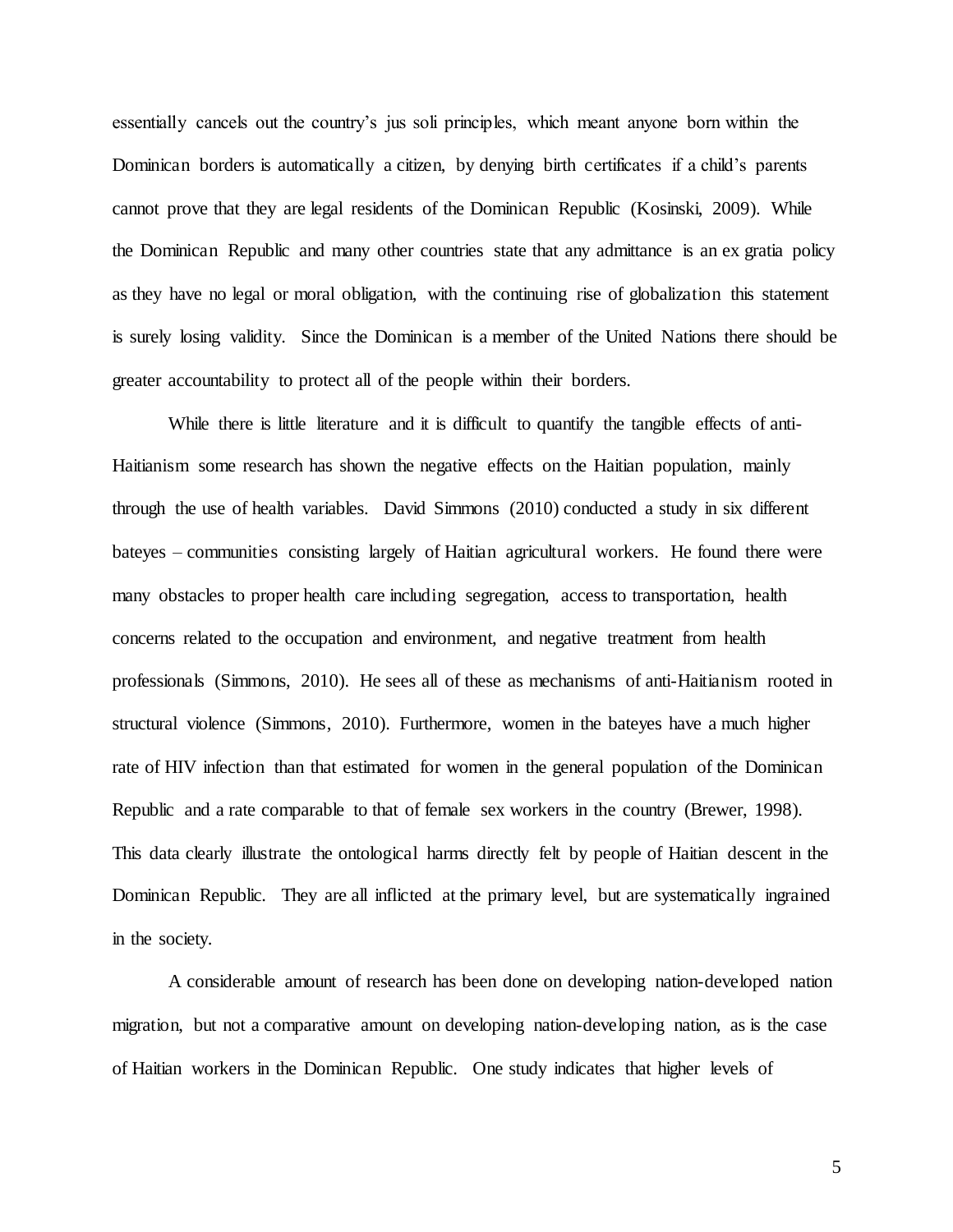international migration are associated with lower scores on the human development index, but that the effect of this association is not significant to warrant concern (Sanderson, 2010). This means that the possible overall decrease in standard of living due to migration is not enough to justify denying newcomers. However, this study cites bias in the fact that many people enter a country illegally or without documents, which is a known problem especially in the country of focus. This issue needs to be taken into consideration in order to create a framework that will positively affect the Dominican Republic as a whole.

This examination requires a theoretical framework which considers the idea of humanity as a cohesive unit. Cosmopolitan theory promotes the idea of all humans being a part of one community based on mutual respect and common morality. I will analyze the policy surrounding stateless people in the Dominican Republic and the past outcomes in reference to this theory. This will include analysis of health and other well-being measurements of stateless people who suffer from a lack of inclusive legislation. This analysis will explore the current policy structure, examine the social effects of current implementation processes, and analyze the effectiveness of changing methods and their outcomes. The results will aim to provide recommendations on how to shape future initiatives in a way that benefit both the state and its citizens.

The cosmopolitan challenges in this case are the number of issues that confront nationalism including globalisation, regionalisation, transnationalism, migration, and diaspora (Sutherland, 2012). In this paper nationalism is considered the antithesis and main impediment to eradicating statelessness. Multiculturalism will be the theory behind the solution. In this context it means unity of a solely political nature (Habermas, 1995). The reason I only look at the political sphere is because ethnicity becomes an especially important part of one's identity when migration occurs. While it is desired for the Haitian population to be naturalized into the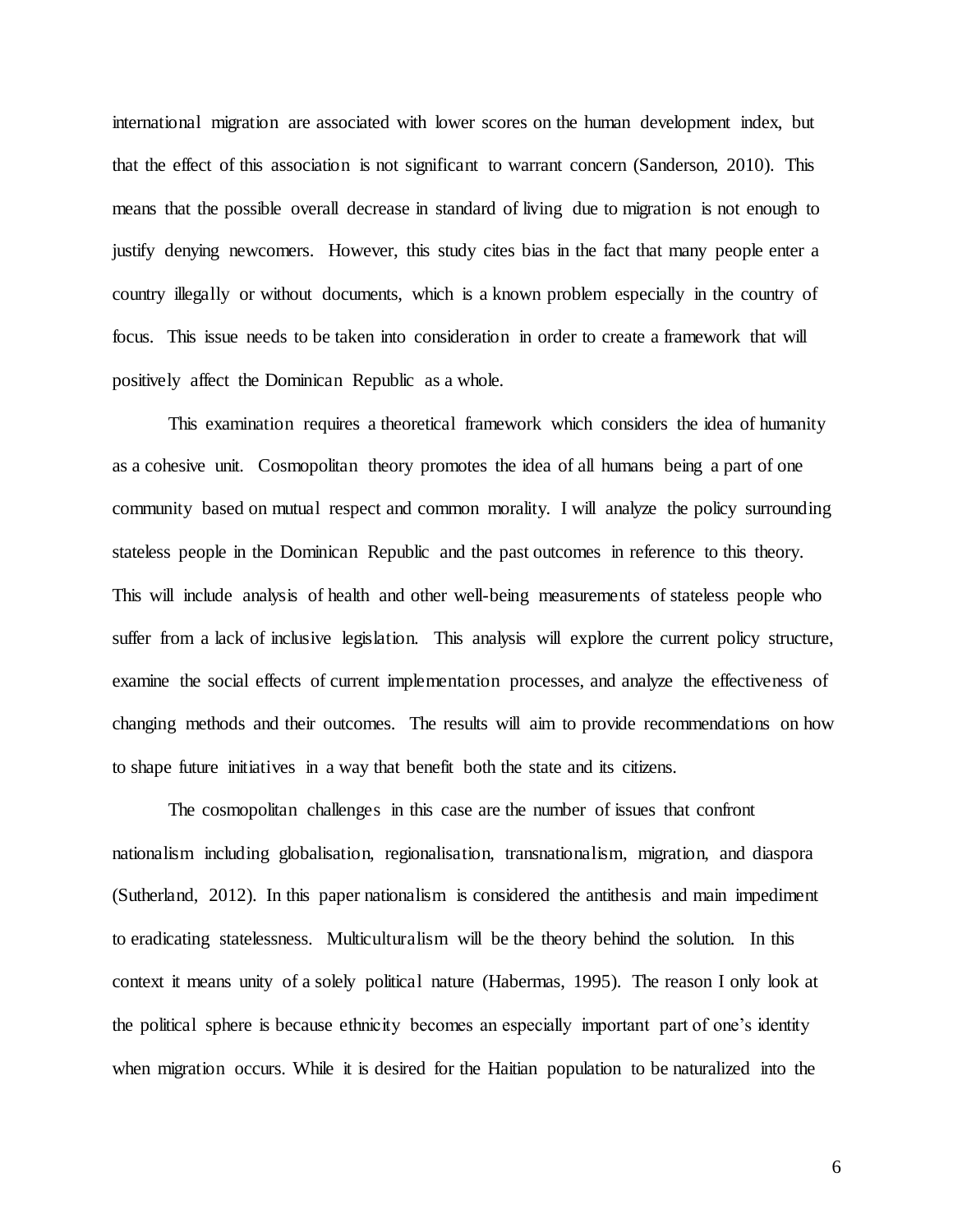Dominican population, it is still important for them to identify as Haitian ethnically and culturally. This is why the use of multiculturalism refers to a region with a unified political front that allows for cultural diversity.

# Chapter Two: Theory

Most scholars who have dealt with the topic of statelessness focus on the right of admission in regard to solving the issue of statelessness. I will argue that it is in fact more important to focus on other means of integration as well as entrance in order to properly initiate people into a community. For this paper I argue that this integration process needs to be addressed at multiple levels through top-down filtration, not just at the federal level through immigration policy. Statelessness is undesirable to the individual but the existence of stateless people is also undesirable to the state and the international community as a whole as it may lead to tensions and problems (Weis, 1979). Having a nationality is a gateway to other rights; Hannah Arendt viewed the stateless as lacking the very "right to have rights" (Arendt, 2009, par. 17). Without citizenship or nationality ties to some state, a person lacks many fundamental rights including perhaps most fundamentally the right to a place in the world where one's opinions are significant and one's actions effective (Arendt, 2009, par. 17). This is the basis of the research question, which asks what can be done to make every person a meaningful and contributing citizen. They must be able to have grounds on which to voice their needs, and a venue in which they feel those needs are heard.

## Cosmopolitanism

Cosmopolitanism is the philosophy that all humans are a part of one community based on mutual respect and common morality (Appiah, 1997). Examining the issue of statelessness through a cosmopolitan lens will allow for the issue to be addressed at the three levels of focus. The basic ideology of cosmopolitanism can apply when making policies, addressing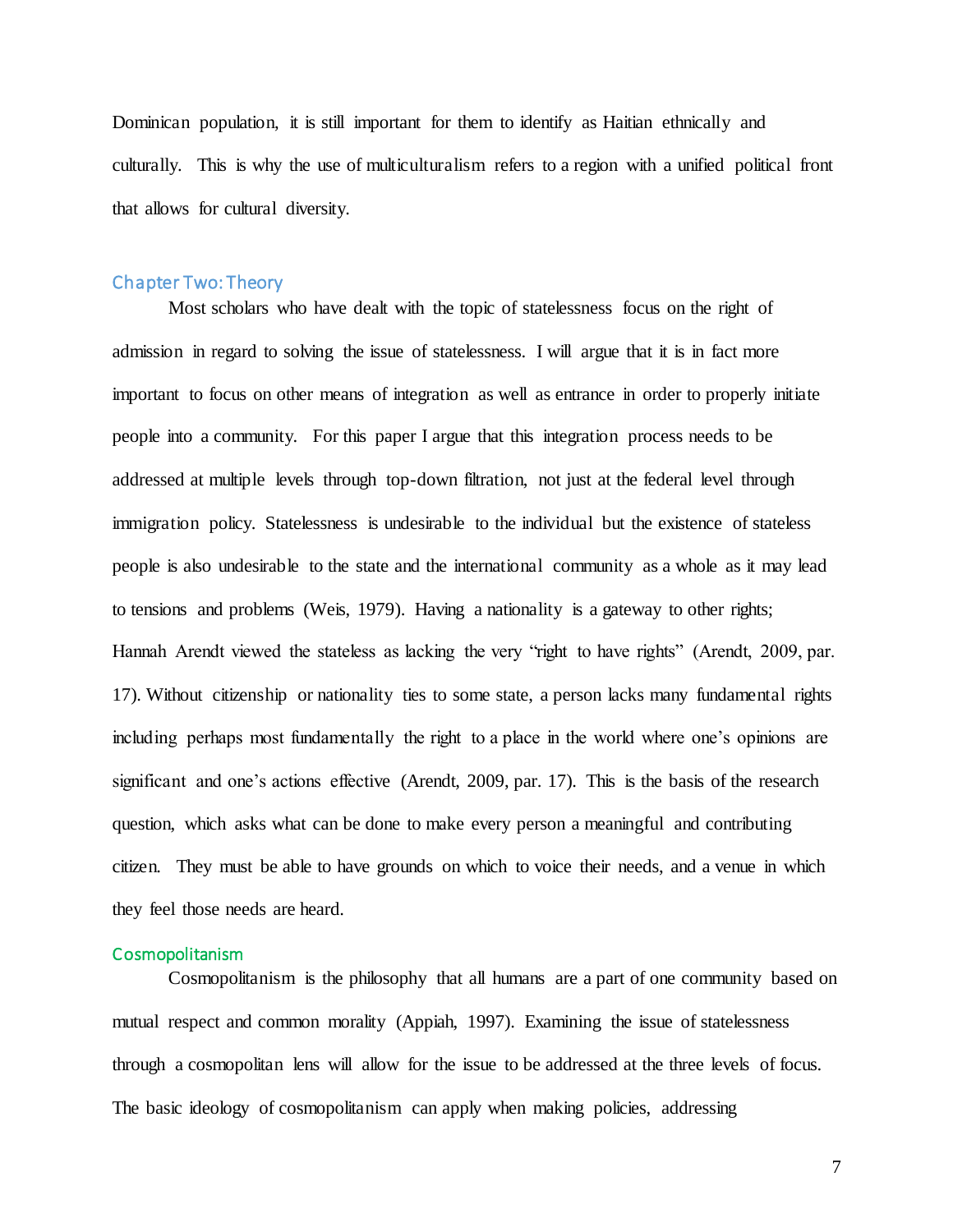representational issues, and in creating a culture of respect at the grassroots level. It is justified to address the issue of statelessness from a moral perspective rather than a legal one because it can help illustrate how policies can be reformed to better reflect our ideas of what is just, which can often be implicit (Gibney, 2009, p. 50). This ideology is important when studying statelessness because it promotes the idea of mutual respect where currently stateless people are facing hatred and being marginalized. Cosmopolitanism does have its contesters. After World War II a counter-theory even emerged called rootless cosmopolitanism which viewed those who practiced cosmopolitanism as intellectuals who were pro-Western and unpatriotic (Azadovskii & Egorov, 2002). However, in a world of growing global inequality between countries, a person should be able to justly pursue a life in the country they wish.

This paper asserts that there are two aspects of cosmopolitanism in the debate of statelessness. First there is the individual's side. Their side can be summed up in cosmopolitanism liberalism which emphasizes the idea of choice. It may seem as though this would put a heavy burden on the legal systems to keep up. However, it would simply allow people to move freely and people would still have to meet certain requirements for residency and rights such as the right to citizenship. There is then also the moral obligation of the state. This has two components, the obligations of state officials as well as that of laws and constitutions. This paper will focus more on the nature of the state, and the amendments that need to be made to make the Dominican Republic a more morally just society, open to its many Haitian members.

One of Thomas Pogge's (2010) theories that is rooted in cosmopolitanism is moral language, which is used to enforce ethical standards of conduct. However, this language and the implications behind it are subjective to the goals of its user. In this case, Dominican government officials often employ language that is used to continue the disdain and oppression of Haitians.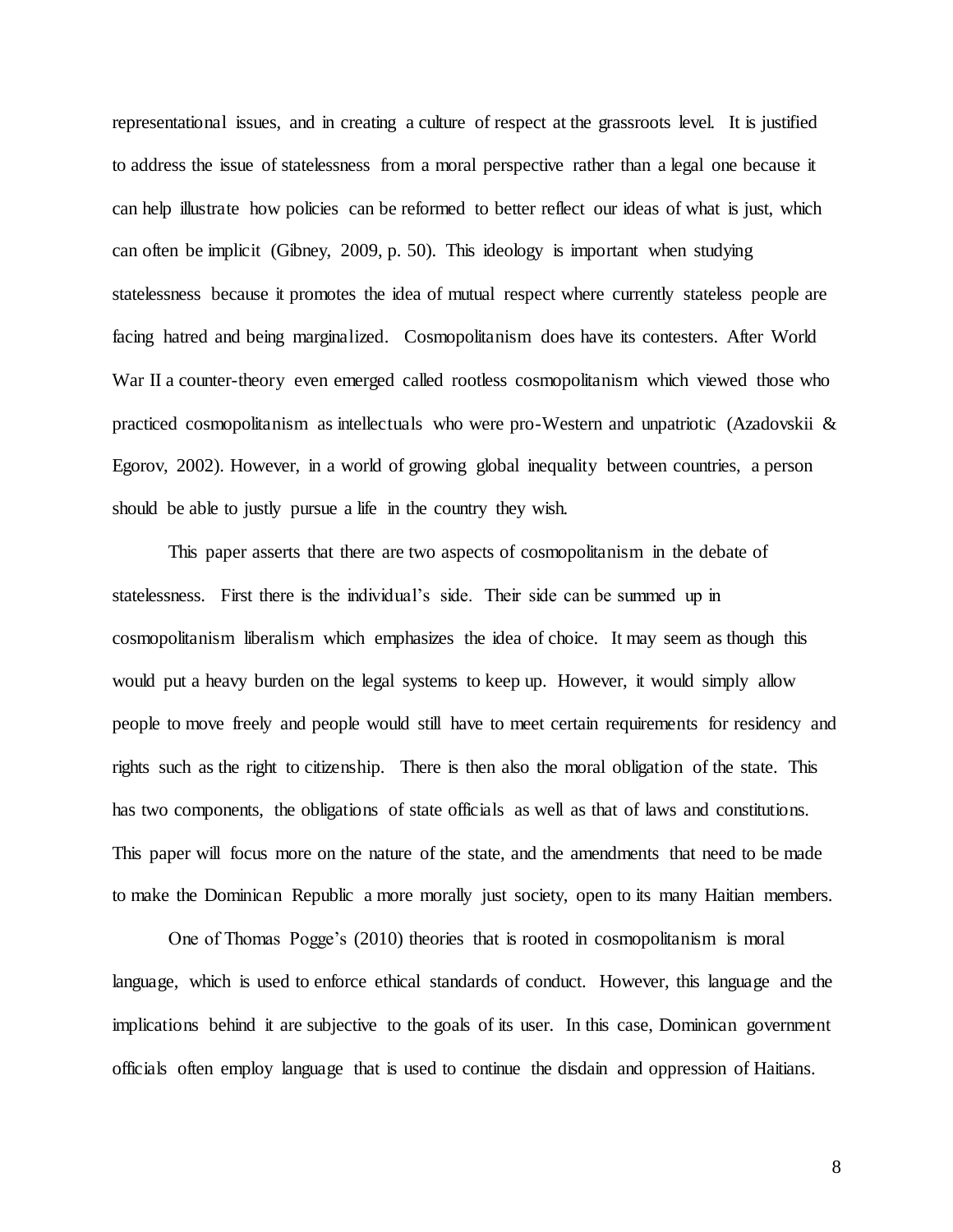This language is often riddled with references to nationalistic ideals, which are discussed in detail below. A distinct and clear example of the use of language to oppress Haitian groups was the impromptu amendment made to the constitution which changed the citizenship rules from jus soli (right of soil) to jus sanguinis (right of blood). The result is that only those of Dominican descent can claim citizenship rather than those born on Dominican soil (Kosinski, 2009). This small technical change has created dire consequences. It also overtly differentiates between those born within Dominican borders and "the other" – Haitians. Other researchers in the area of statelessness argue for another classification – jus domicile, a citizen "by virtue of the reality of residence" (Gibney, 2009, p.51). While this third classification may be the most morally just and relevant in this case study, this paper will focus on the use of jus sanguinis and jus soli, as they are within the realm of options for the constitution of the Dominican Republic. As this paper argues, the flow of discrimination starts at the top where elected officials use moral language, and is disseminated to inform the values of institutions and the general population.

#### Multiculturalism

Supporters of multiculturalism promote it as a "fairer system that allows people to truly express who they are within a society, a system that provides more tolerance and that adapts better to social issues" (Mashau, 2012, p. 64). Support for modern multiculturalism originates from the 'human rights revolution' following World War II in order to prevent another genocide to the likes of the Holocaust (Verotec & Wessendorf, 2010). With the decolonization of Asia and Africa and the coming of the Civil Rights Movement in the United States, the idea of accepting other cultures became more of a mainstream ideology. Therefore, multiculturalism was initiated and is still used to contest racism and to protect minorities' rights.

C. James Trotman (2002) argues that multiculturalism is valuable because it "uses several disciplines to highlight neglected aspects of our social history, particularly the histories of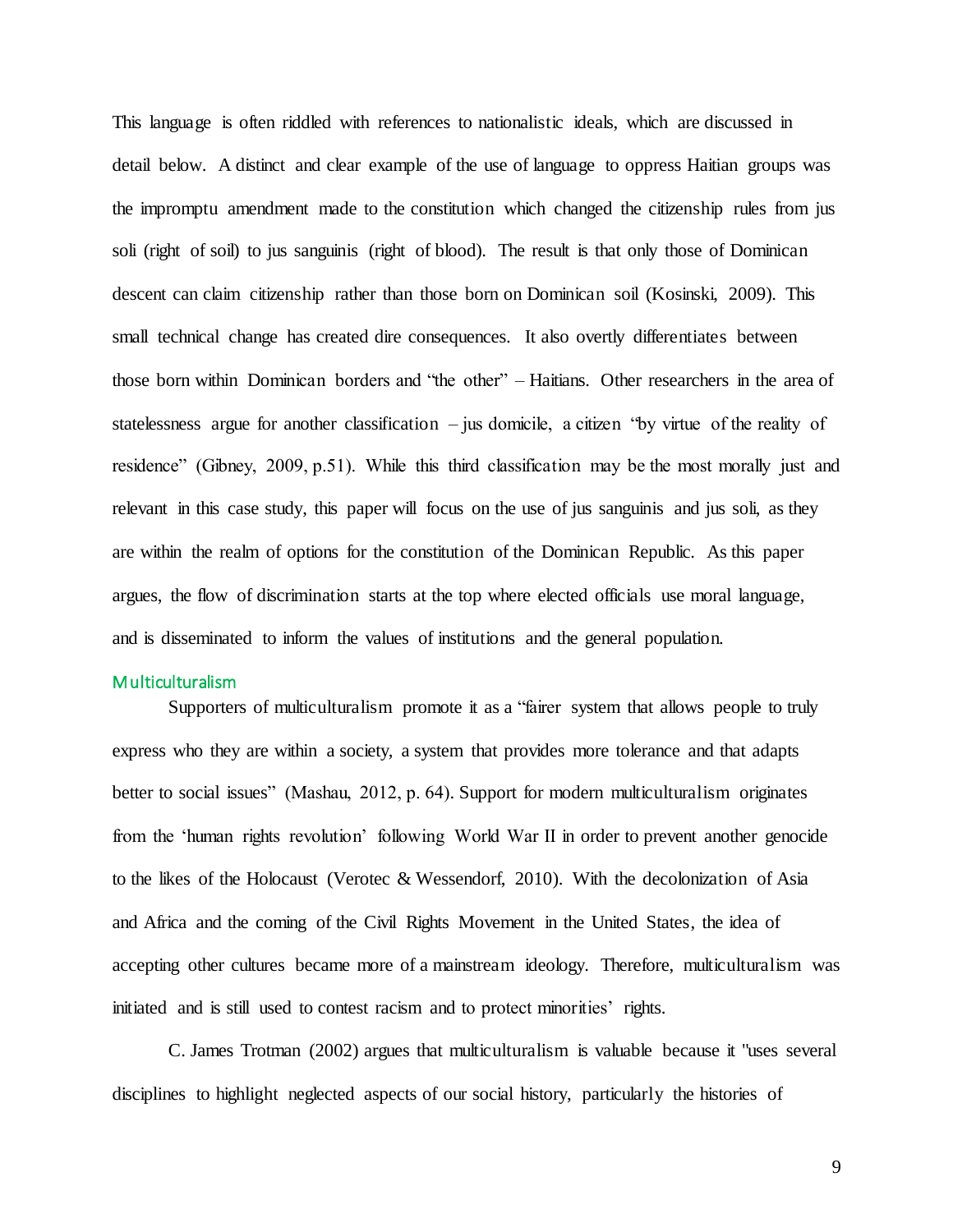women and minorities and promotes respect for the dignity of the lives and voices of the forgotten" (p. 4). This is particularly important in the issue of statelessness because multiculturalism can help highlight significant connections between two different cultures that are trying to amalgamate. He believes that "by closing gaps, by raising consciousness about the past, multiculturalism tries to restore a sense of wholeness" (Trotman, 2002, p. 4) which can help a society move forward. This is particularly useful when people are trying to integrate into a new society and can allow them to feel as though they are meaningful members. This clarification of multiculturalism is important because it recognizes the role of the past in the present. It also does not call for any assimilation of one culture into another. Bhikhu Parekh (2000) counters others in the field by saying that multiculturalism should not be seen as a demand for special rights, rather the focus should be on connections between different cultures in a community. This means that any cooperation between the different groups must be a give and take from both sides.

However, despite the seemingly pleasant appeal of multiculturalism there are critics of the theory. Some see multiculturalism as unsustainable and undesirable (Nagle, 2009). It is argued that nations lose their distinct culture with the enforcement of multiculturalism (BBC News, 2005). There is even evidence to support these claims. A survey of 40 American communities found that more racially diverse communities have less trust in society as a whole (Putnam, 2007). While multiculturalism may seem to be a utopian ideal, it will still take time for people to adjust.

German sociologist and philosopher Jürgen Habermas (1995) expressed his concerns about politicians that create social anxieties within their constituents in order to rally against certain ethnic and weaker communities. This particular form of creating sentiment can be seen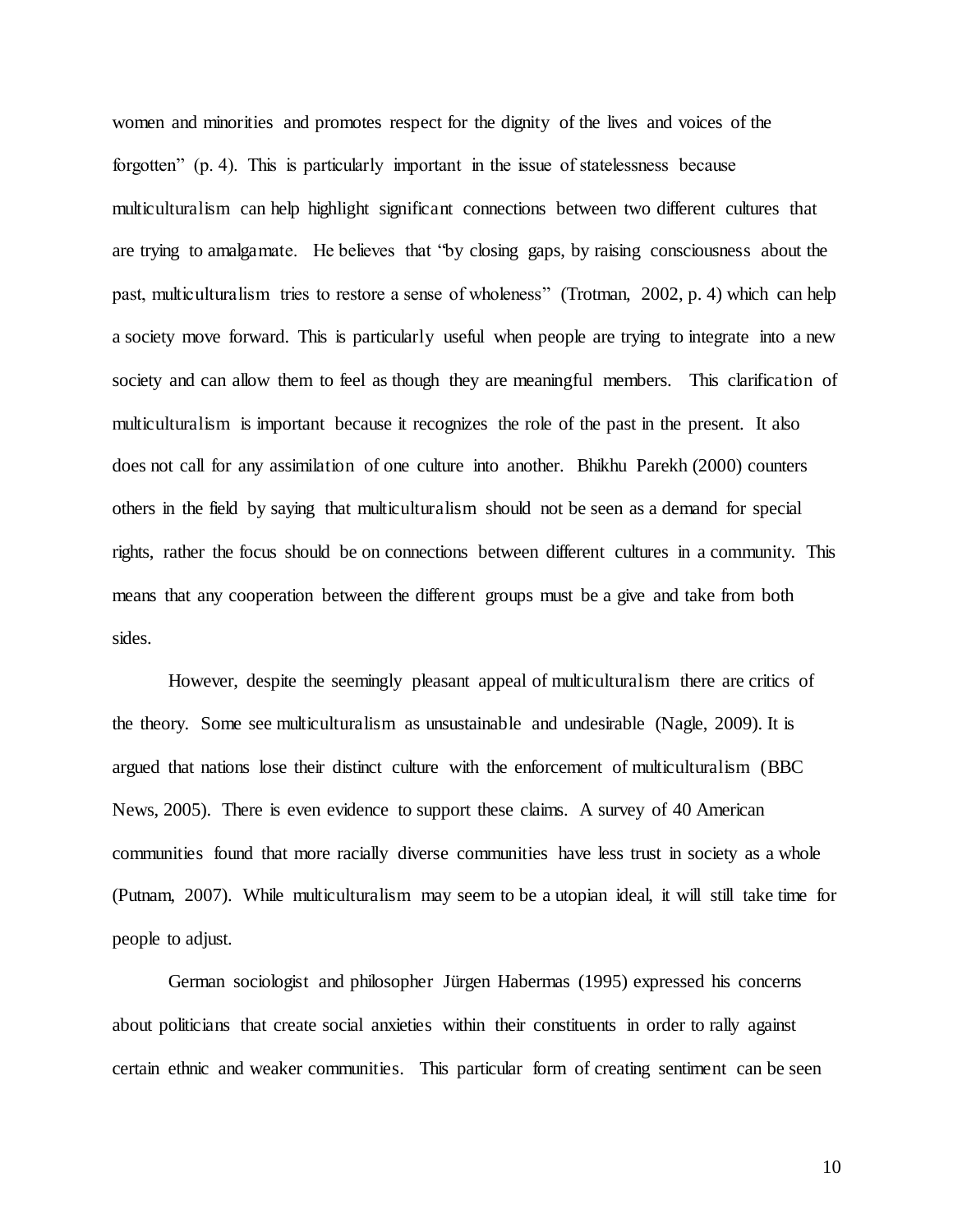as nationalistic in nature. This focus that Habermas takes is based on a discourse ethics approach. His approach is "suggestive of novel ways of negotiating and transforming our conceptions of political membership toward a more just and cosmopolitan conception" (Banerjee, 2010, p. 4). While this is a good starting point for examining statelessness as a problem of admission, this paper will advocate for a full integration process, which would rely on more than a discourse analysis of the influential institutions in the Dominican Republic. However, Habermas' ideology in regards to multiculturalism is useful for this analysis. He said that a nation should accept multiculturalism and focus on having only a political culture that is united (Habermas, 1995). This allows for a variety of different groups, whether divided by race, ethnicity, or culture, to live together while still being able to seek fair representation where they live. This will be the standpoint taken in this paper.

### **Nationalism**

While nationalism has the ability to inspire self-sacrificing love for one's homeland it also has affinities to racism and can be used to inspire hatred of 'the other' (Anderson, 1991). Thus, something that can be a beautiful force of unity can also cause extreme exclusion. Cosmopolitan approaches can be seen as hostile towards the already established culture of a nation. On the other hand, nationalism hinders the progress of moving towards inclusivity. Nationalism has been said to be racism's last card (Pieterse, 1992). Different forms of nationalism can emerge, some more harmful than others. One form is civic nationalism, which is based on state building practices that bind together a community with laws, government agencies, and national holidays (Brubaker, 1999). This type of nationalism in non-exclusionary and does not discriminate within borders (Brubaker, 1999). A more prevalent and harmful type of nationalism is ethnic nationalism. Ethnic nationalism is based on pre-existing ethnic characteristics, language, religion, and customs rather than shared rights (Brubaker, 1999). It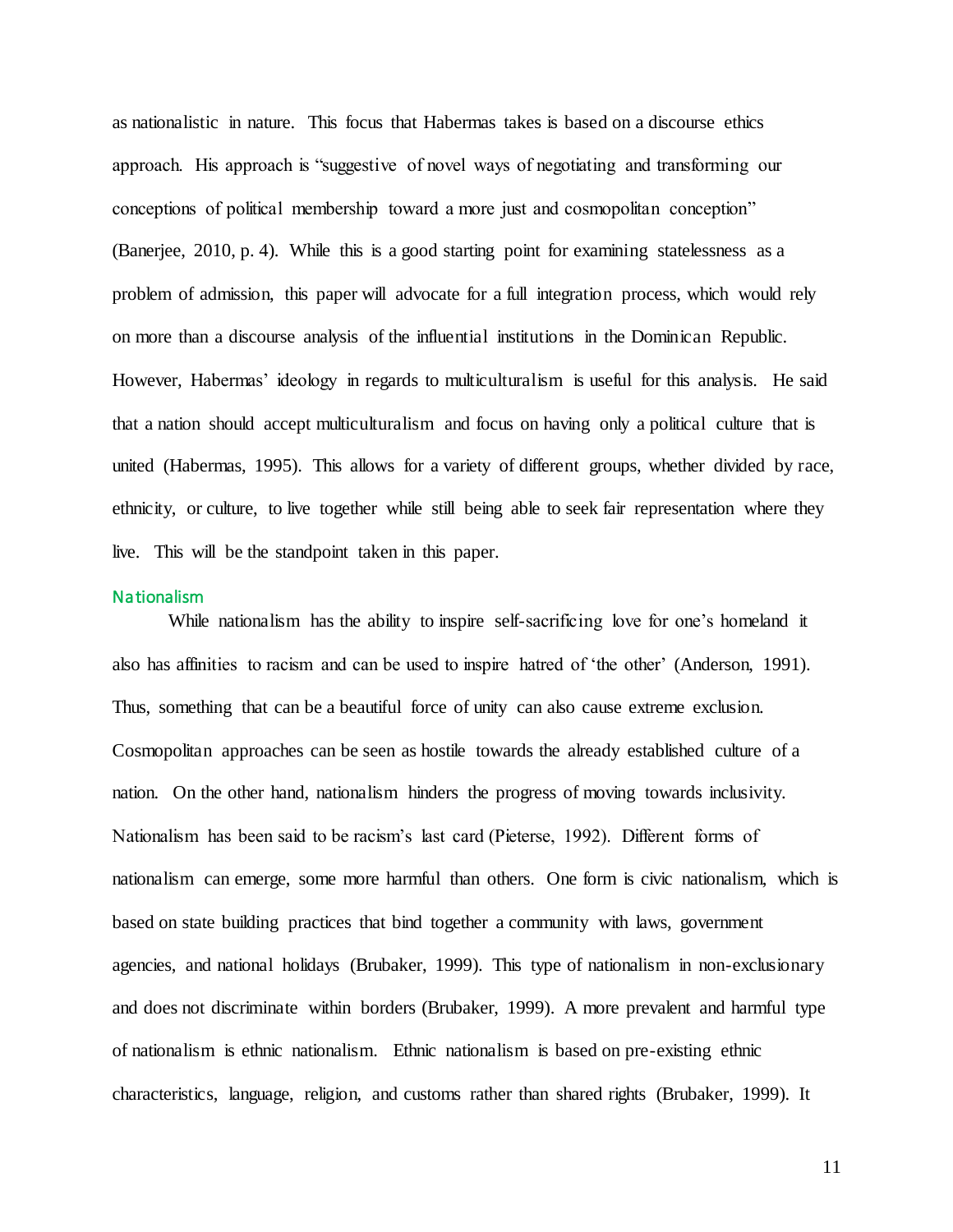will be evident throughout the examined data that the Dominican Republic practices a strict form of ethnic nationalism, putting precedence on those of Dominican descent. Furthermore, societies generally have criteria of eligibility. A historical example of this is the Parsley Massacre of 1937, under Trujillo rule, whereby Haitians who could not pronounce the 'r' in parsley were executed. In modern day Dominican Republic, criteria of eligibility are implemented through the denial of citizenship. These practices create a strict definition of who is a part of the nation and who is not.

Anthony Smith said that "nationalism provides perhaps the most compelling identification myth in the modern world" (Smith, 1992, p. viii). This causes two problems within the issue of statelessness. First, nationalistic ideals invoke feelings of discrimination amongst the Dominican people. And second, it means that those hoping to become a part of a nation must go through not only legal acceptance but a rigorous process of social acceptance amongst institutions and the general population. This is an obstacle that will have to be removed in order to remedy the problem of statelessness in the Dominican Republic.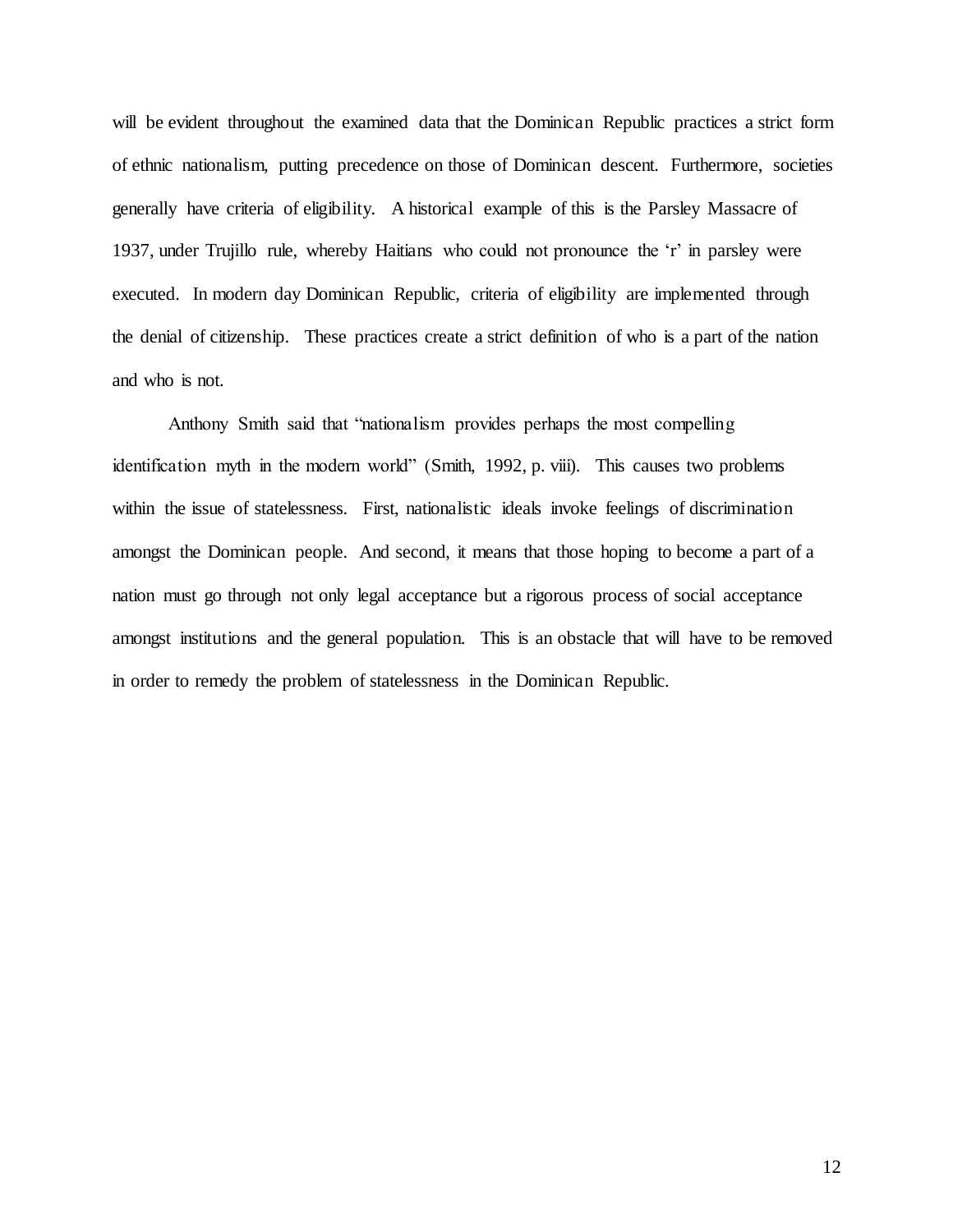#### Chapter 3: Data

### **Structural**

This first section will examine data related to the structural level. The most evident way that Haitians are prevented from fully integrating into the Dominican Republic is by discrimination through legislation. This is perpetuated because of a hateful state ideology. What originated as racism, transformed into anti-Haitian nationalism, and eventually became Trujillo's state ideology (Sagas, n.d., par. 27). Antihaitianismo has one objective

"the protection of powerful elite interests through the subjugation of the lower (and darker) sectors of the Dominican population. Antihaitianismo serves elite interests well and has even been accepted by the great majority of the Dominican people as part of their political culture, thereby institutionalizing and giving it the moral legitimacy that it lacks" (Sagas, n.d., par. 27).

This illustrates the infusion of Haitian hatred from the top of the Dominican social order into all parts of the country. However, it is not simply an abstract culture of hate, the government implements specific legislation to thwart any official Haitian integration. Many international organizations have recognized that "since 2004 the Dominican government has steadily institutionalized efforts that undercut the Constitutional guarantee of birthright citizenship and simultaneously reformed its civil registry to the detriment of persons of Haitian descent" (Robert F. Kennedy Centre, 2010, par. 3). This is best illustrated in the case of Yean and Bosico, when two young girls petitioned to gain citizenship as they were born on Dominican soil and had lived there their entire lives (Kosinski, 2009). After they were denied, the Inter-American Commission on Human Rights put several mandates on the Dominican Republic to change their prejudiced policies. The Dominican Republic rejected this and even amended their constitution to state that only people who can prove that their relatives of Dominican descent can gain citizenship. These actions clearly illustrate the Dominican Republic's sole objective – to keep Haitians out.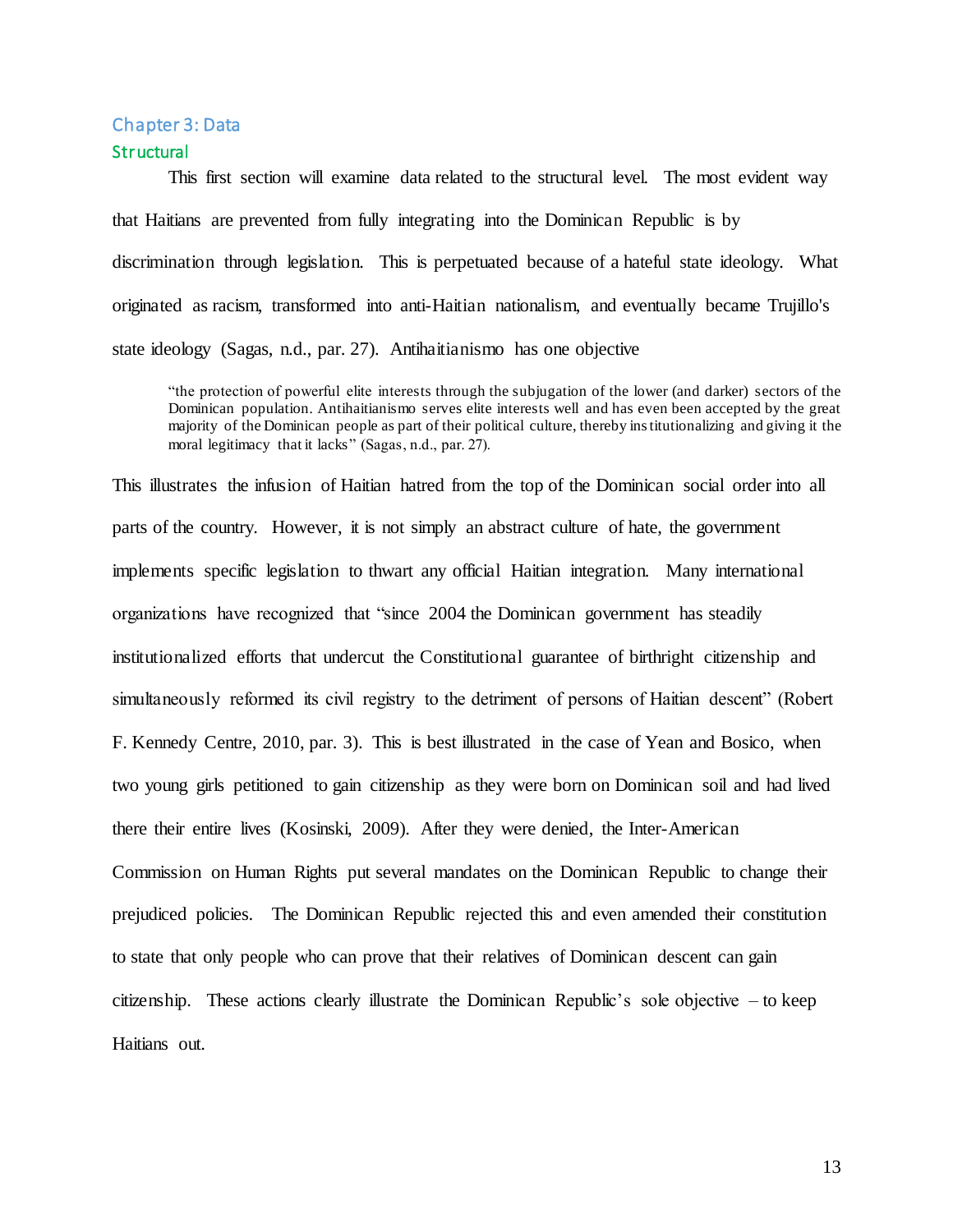Combined with the influential ideology of the elite, these institutional barriers that reenforce anti-Haitian sentiment are extremely prohibitive. One study examined explores the neglect in labour markets largely occupied by Haitians. When a Haitian person is recruited to work in the Dominican Republic they are given a carnet, an identification paper which permits their presence in the country. However, these papers are often withheld by the Dominican operators for unknown reasons. Of the workers surveyed a mere 21% were actually in possession of their carnet (Verité, 2012). These workers are only working half of the year, and thus are at risk of deportation for the other half if they travel outside of the batey (Verité, 2012). When the carnets are not given to the workers, the migrants are left immobile. Furthermore, the Dominican constitution states that people in transit will not be able to receive official documents that could legitimize their citizenship in the country. Thus by only issuing temporary work permits the Haitians, who for many have called the Dominican Republic home for decades, are unable to obtain the necessary immigration papers and rights.

While many Dominicans may not be knowledgeable of these racist policies, they are familiar with politicians in the country and their beliefs. There have been many politicians, including presidents, who have made anti-Haitianism a central part of their agenda. Joaquín Balaguer, one of the Dominicans most well-known anti-Haitian politicians, proposed the concept of the 'pacific invasion' throughout his political career. But perhaps the most well-known anti-Haitian politician was Trujillo, who was ironically of Haitian descent himself. Trujillo was an zealous nationalist, who promoted anti-haitianism as part of the state ideology (Sagas, 2010). He preached goals of reconstructing the Dominican Republic to fit his idea of nationalism. Trujillo emphasized the Dominican Republic's Spanish ancestry while de-emphasizing any African heritage. He coupled the intellectual discourse with new legislation that imposed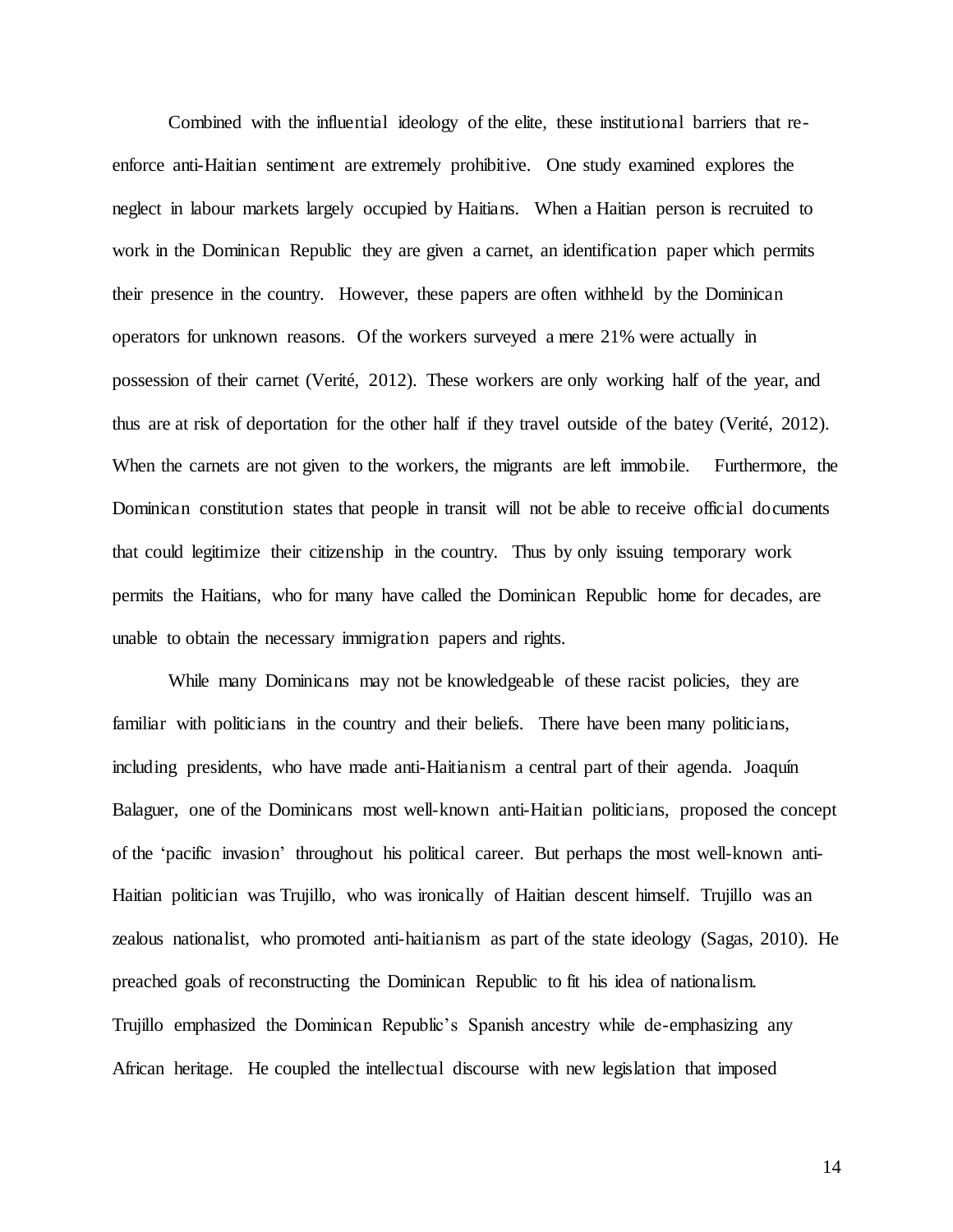penalties against anyone engaging in cultural activities that had African roots; these ideas were endorsed by the intellectuals in different fields at the time (Guilamo, 2013). When the same politicians are the ones promising Dominican people a bright future and development, the Dominican people put all of their trust in them. This allows for the anti-Haitian sentiments to be perpetuated so easily. These methods illustrate how nationalism is used at the structural level to impede Haitian integration.

### Interpersonal

The interpersonal level will examine how harm is inflicted upon Haitians in the Dominican Republic. These are often the most frequent and subtle acts of the three levels. David Simmons' (2010) article discusses issues of structural violence, but all of his measures of harms are implemented by people on the ground. Thus, they are influenced from top power sources. Geographic segregation, access to transportation, occupational and environmental health challenges, and negative treatment by doctors and other health professionals are all expressions of structural violence that are the major obstacles for Haitians in need of health care (Simmons, 2010) and other imperative social services in the Dominican Republic. Structural violence creates environments that undermine the well-being of Haitians and can limit their access to services (Simmons, 2010). These negative environments are facilitated by normal Dominicans, who choose to inflict harm onto the Haitians they encounter. Simmons (2010) used Johan Galtung's definition of structural violence as social structures (economic, political, religious, and cultural) that constrain individuals and groups from realizing their full potential. He explains that such violence is often normalized within the culture, and on the island of Hispaniola this act is referred to as antihaitianismo, and that this is the most obvious form of discrimination to an outside observer (Simmons, 2010). These are the harms inflicted by general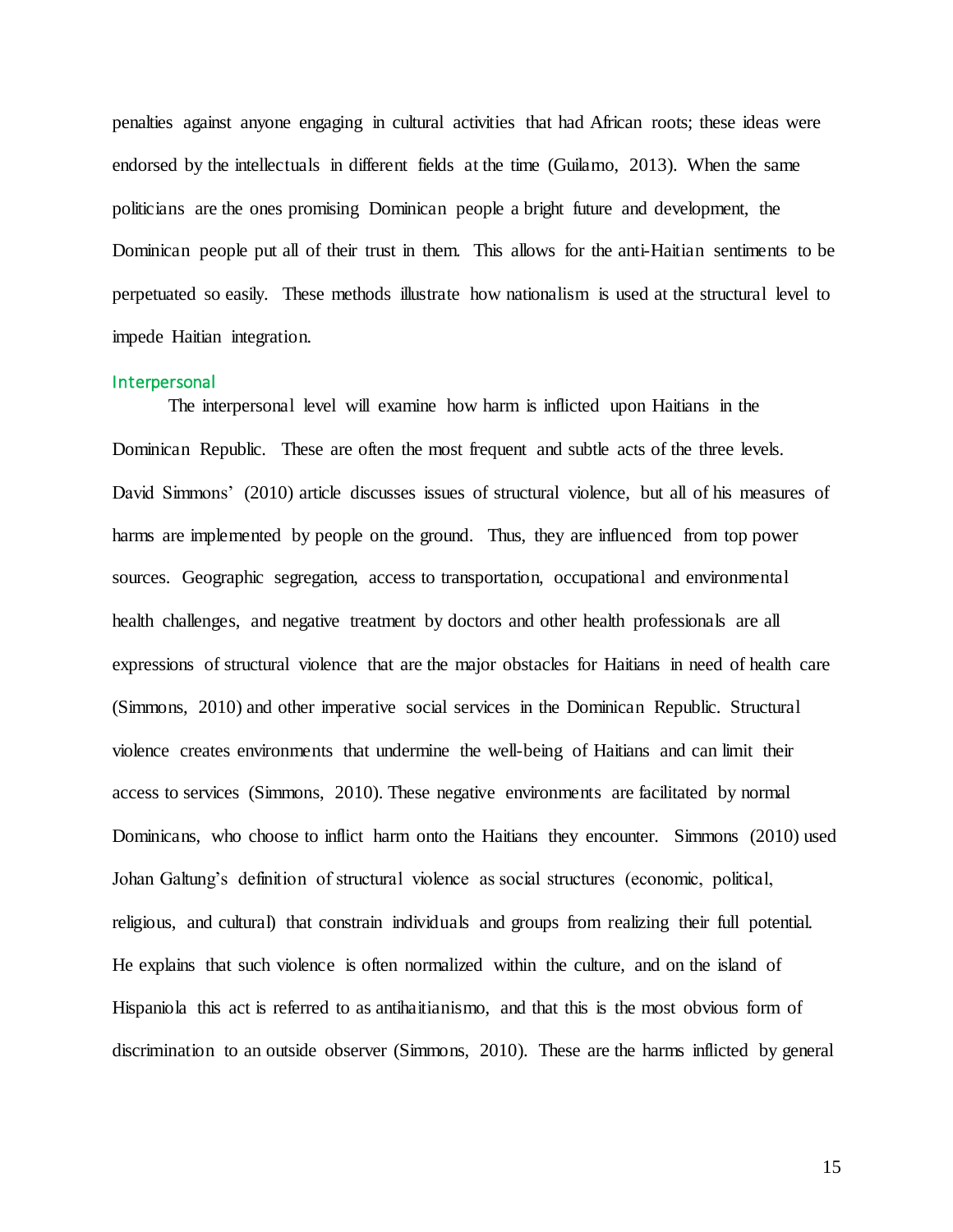Dominicans onto Haitians every day. The fact that it is so ingrained in everyday life also makes it plausible that this could be the most harmful as it is the most frequent and direct.

There are obvious access impediments that prevent proper medical treatment for Haitians. Most residents of bateyes cannot access transportation easily to receive medical treatment due to their low wages (Simmons, 2010). Furthermore, there are police checkpoints between the bateyes and medical services, and if the workers do not have proper documentation (which was aforementioned as being a problem) the costs of the risk of being stopped are prohibitive (Simmons, 2010). The living conditions Haitian workers are subject to, most of which are in places owned and operated by sugar cane farm owners, breed disease. Of the six batey communities in the study, only one had a working latrine, meaning the residents are forced to defecate and urinate in their living space (Simmons, 2010). Children in the bateyes are almost twice as likely to contract diarrheal infections as their Dominican counterparts (Simmons, 2010). This neglect is partially institutional but also a sign of pure neglect by the Dominican people facilitating these conditions.

Perhaps the most telling sign of discrimination on the ground is found in the medical centres themselves, perpetrated by health professionals. In a clinical observation the receptionist referred to the patient as a "stupid Haitian" and that "they come here and they should at least speak the language" (Simmons, 2010, p.15). These workers use one of the strongest discrimination techniques of language, by not only the words they choose but by purposefully disregarding the patients level of comfort with the primary language. This act immediately creates an air of superiority no matter whether the non-Spanish speaker understands the words. Simmons (2010) notes that a lack of language skills is often a gendered issue, and that women who do not feel comfortable going to a hospital are forced to give birth at home,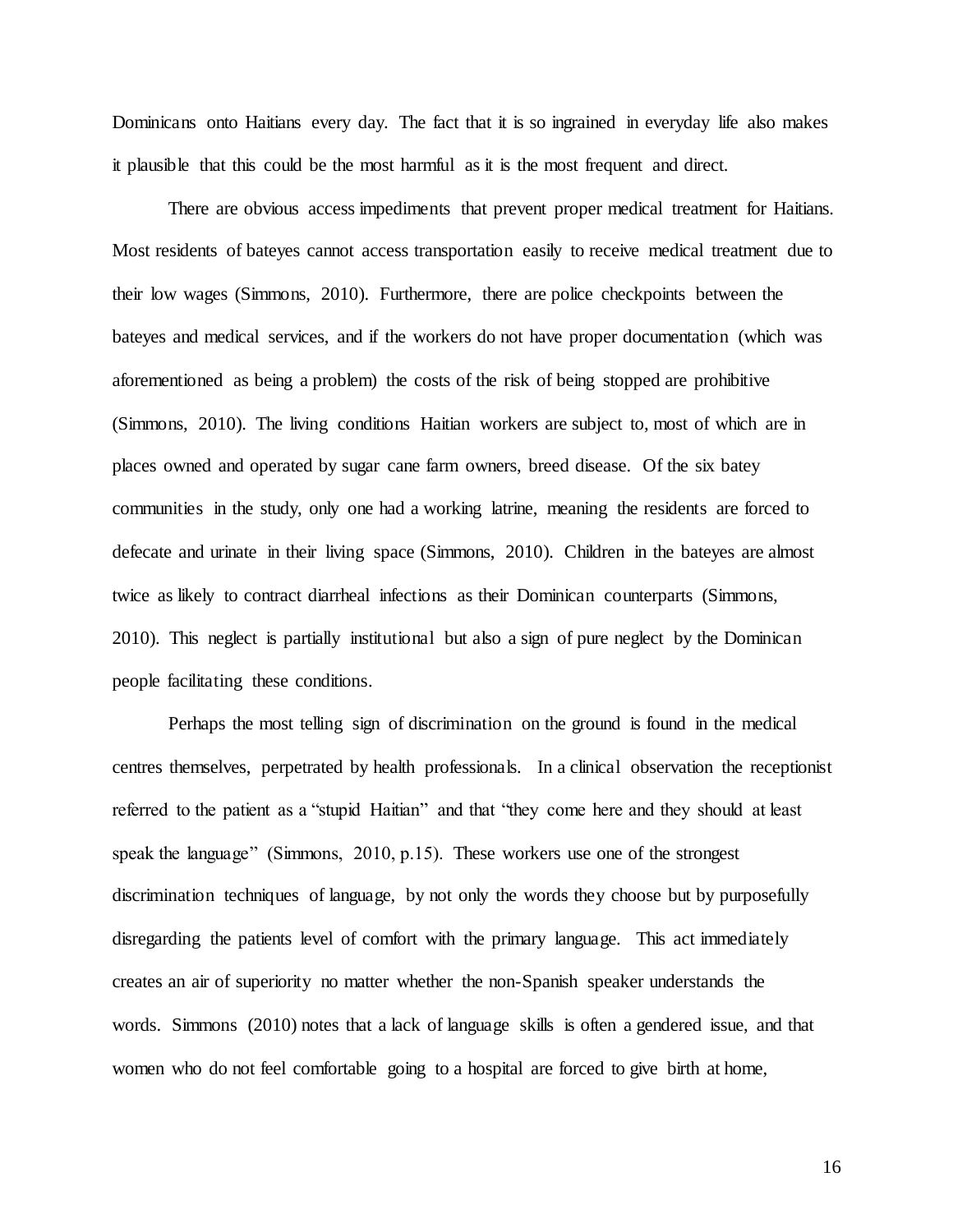rendering their child without a birth certificate, negating their ability to register for school or healthcare. Thus, this use of language on the ground has primary and secondary effects.

Sagas (2010) explains that antihaitianismo ideology is part of a "set of attitudes that are acquired early in life and reinforced by the socialization process" (par. 23). Just as the older generations were taught, they pass on the basic tenets of antihaitianismo ideology to their children. The younger generation's actions are a mere reflection of a process that has been repeated over time (Sagas, 2010). Furthermore, this process is reinforced through the interaction with other socializing institutions such as schools. Dominican schools teach a selective history, often emphasizing Spanish heritage rather than African roots (Sagas, 2010). This combination of institutional and social factors leads to animosity that is deeply ingrained through various means.

While this is the most important level of violence to address, as it is the most influential on a daily basis, it could also be the hardest. Changing a person's personal values can be more difficult than changing the morals of a government or institution, as they are held accountable by other organizations and international pressures. This is where Pogge's cosmopolitan ideals play an important role. The mindsets of Dominicans need to be changed so that they feel a greater responsibility to all innocent people. This can only be overcome by eradicating nationalistic values as well as teaching values of multiculturalism.

### **Institutional**

Between January 2011 and August 2012 the main Dominican newspaper printed 44 comic strips that either discussed Haiti or Haitians and the comics tend to coincide with editions that contain articles about the Haitian-Dominican issue (Guilamo, 2013). While it may be seen as a positive that the cartoons are not always printed, it may be more negative that they are printed alongside presumably political reports, taking away from the main issues at hand and reinforcing the negative connotation of Haitian migration. This strategic placement illustrates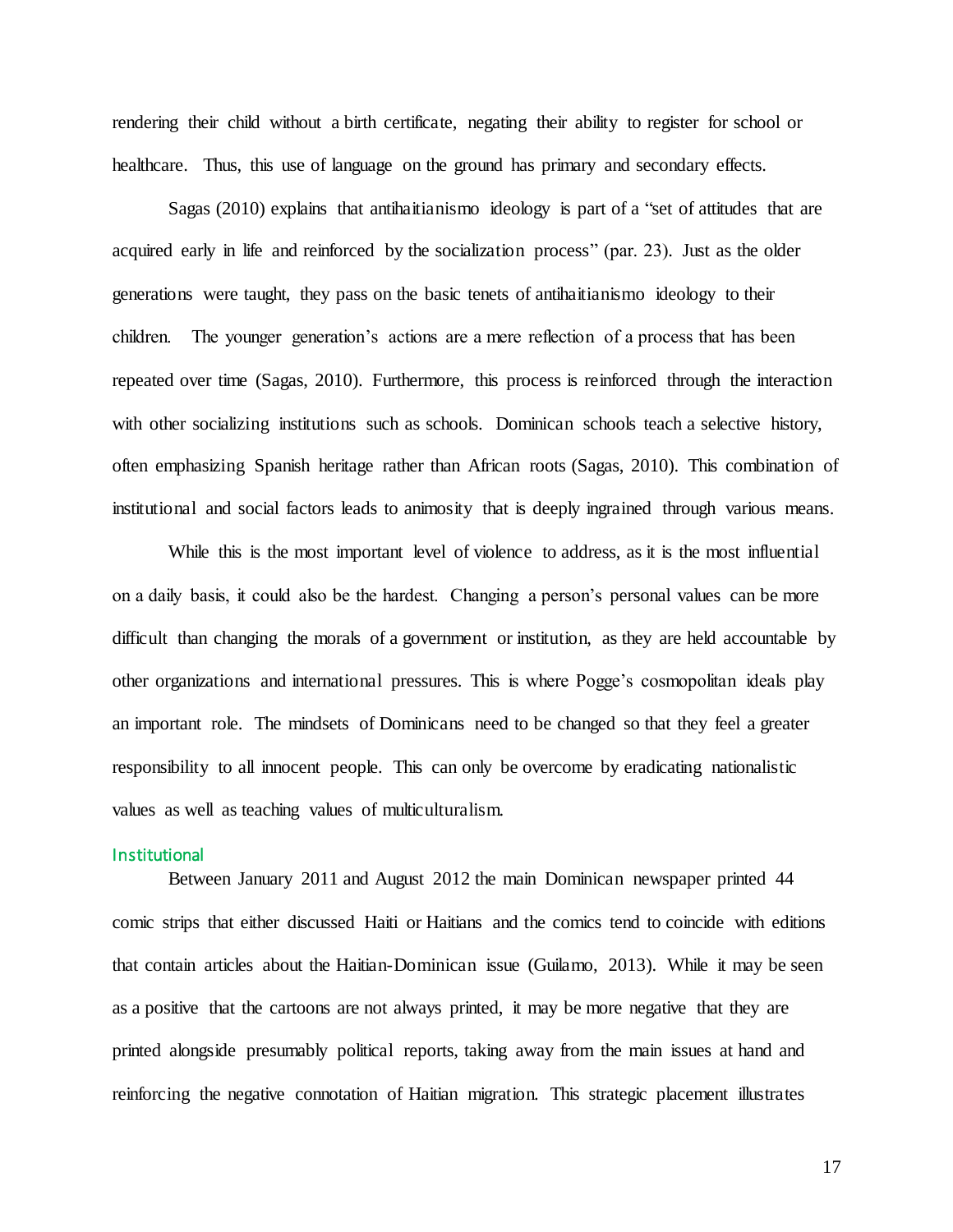that "that the Dominican news does not provide solutions for the country's social problems; only the problems are acknowledged" (Guilamo, 2013, p. 75). This is very clear in one comic strip that shows an injured man saying that one can only get charity or aid if they are Haitian, alluding to the health care provided by the Dominican after the earthquake in Haiti. Dominicans find it much easier to blame the Haitians for using precious resources, putting a strain on the own access, rather than to examine the structural factors that prevent adequate health care for the country and for crisis aid.

The visual images of Haitians in cartoons in the Dominican reinforce for the target audience the racial differences between the two groups (Guilamo, 2013). The most obvious example of anti-Haitian sentiment in the cartoons is the depictions of Haitians in comparison to the Dominicans. The Dominicans are always drawn as white with little phenotype diversity, whereas the Haitians are shown as black with certain racial signifiers. These depictions are realistically invalid as the Dominican population is one of the most phenotypically diverse in the world (Guilamo, 2013). What is not seen in the cartoons is also meaningful; the children are seen without parents and without clothes, which signifies the Haitians as having lesser values than the Dominicans (Guilamo, 2013). Guilamo (2013) claims that through such processes, Dominicans "wish to preserve their colonial heritage" while also depicting Haitians as a "threat to the culture" (p. 64). This sentiment may ring especially true to those still brooding on the periods of Haitian rule. While at the time the rule may not have been seen as detrimental due to the benefits it entailed, now it is viewed as another time of oppression in Dominican history. This issue can be examined through a multicultural lens. If the artists choose to draw Haitians in cartoons, they can draw them to show some of the different racial characteristics, but they should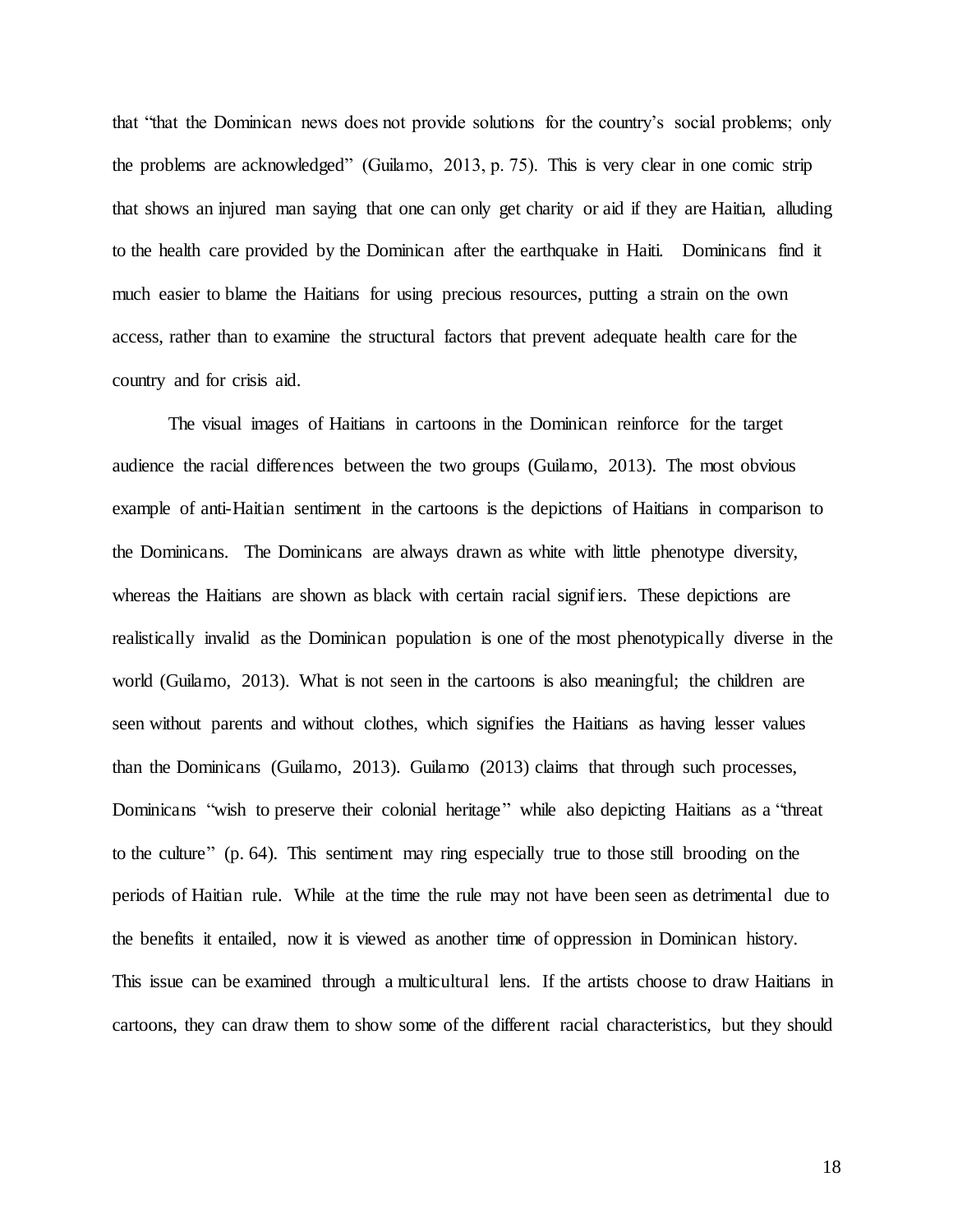do so in a way that shows acceptance of these differences. Drawings that are over exaggerated and offensive differentiate the two groups in a negative way.

Sagas (2010) studied the situation on the island of Hispaniola extensively and recognizes that media outlets in the Dominican are one of the central sources where anti-Haitian sentiment is produced and distributed. While political cartoons can often be played off as simply playing devil's advocate, they also usually imply feelings that are too strong or controversial to be printed (Guilamo, 2013). The Dominican Republic is very conscious of how it is viewed by its international peers. Any country that wishes to progress to Western standards must be careful to fulfill certain moral obligations. While the Dominican Republic has been called out for its prejudice policies at the structural level regarding Haitians, significant actors such as political figures and mass media can still covertly, and often times overtly, express their distaste. The avenue of cartoons allows for this hatred to be displayed publicly.

Paulino (2006) uses a specific time period of media coverage to inspect the portrayal of Haitians on this secondary level. After a robbery gone wrong that left a Dominican woman dead at the hands of Haitian men, fueled by relentless nationwide media reports describing the murder of a defenseless Dominican woman by Haitians, droves of Haitians were driven out of their homes and a number were attacked and killed (Paulino, 2006). This reporting style turned the issue into one of race. Furthermore, the consequences affected many more than just the criminals.

It has been noted that "Dominican leaders often stoke the embers of anti-Haitian antagonism in the press" (Paulino, 2006, p. 267). This is a combination of politicians' use of moral language and the power of the press to authenticate antihaitianismo ideals. The most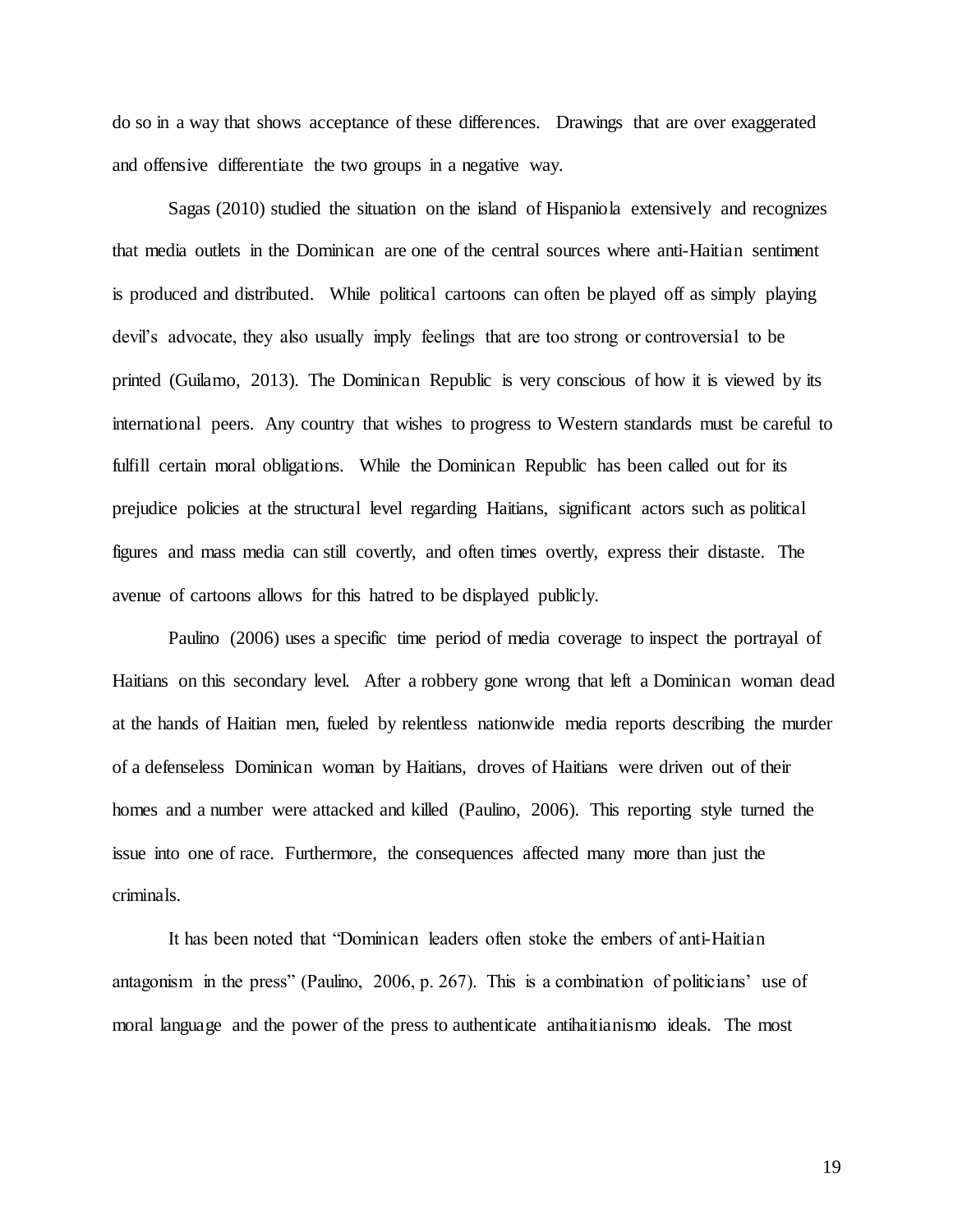inappropriate use of moral language comes when candidates use it for their own gain. Paulino

(2006) wrote:

"President Leone Fernandez while trying to immobilize support for his 2004 presidential bid, Fernandezhimself once an immigrant in New York- openly supported general amnesty for the thousands of undocumented Dominicans residing in the commonwealth of Puerto Rico. Yet he neglected to mention the thousands of long-term Haitian residents or the Dominicans of Haitian born descent born and raised in the Dominican Republic, who are denied citizenship. He even warned Dominicans in Puerto Rico that, if illegal Haitian immigration was not stopped, there would be an 'ethnic war something akin to what occurred in Kosovo" (p. 276).

This overt use of moral language to compel unity amongst Dominicans, even those outside of the nation, illustrates the willingness of leaders to publicly admit their backward ideals compelled by their hatred of Haitians.

The most disturbing factor of all these examples is that these articles and public comments do not come from extremist or marginal voices within Dominican society, the authors and speakers are very much part of the mainstream, often high ranking officials (Paulino, 2006). Even more so, the connection is often times very evident between the politicians and media outlets. A weekly column written by a former Trujillo aid shares his stories of him talking about the "Haitian question" (Paulino, 2006, p. 276). The author reminisced on Trujillo saying "his hands were stained with blood, to save your generation from the Haitianization of the nation" (Paulino, 2006, p. 276). The combination of elite voices and mass media outreach has led to a damning power in the Dominican Republic, with its sole goal being to further ostracize Haitians.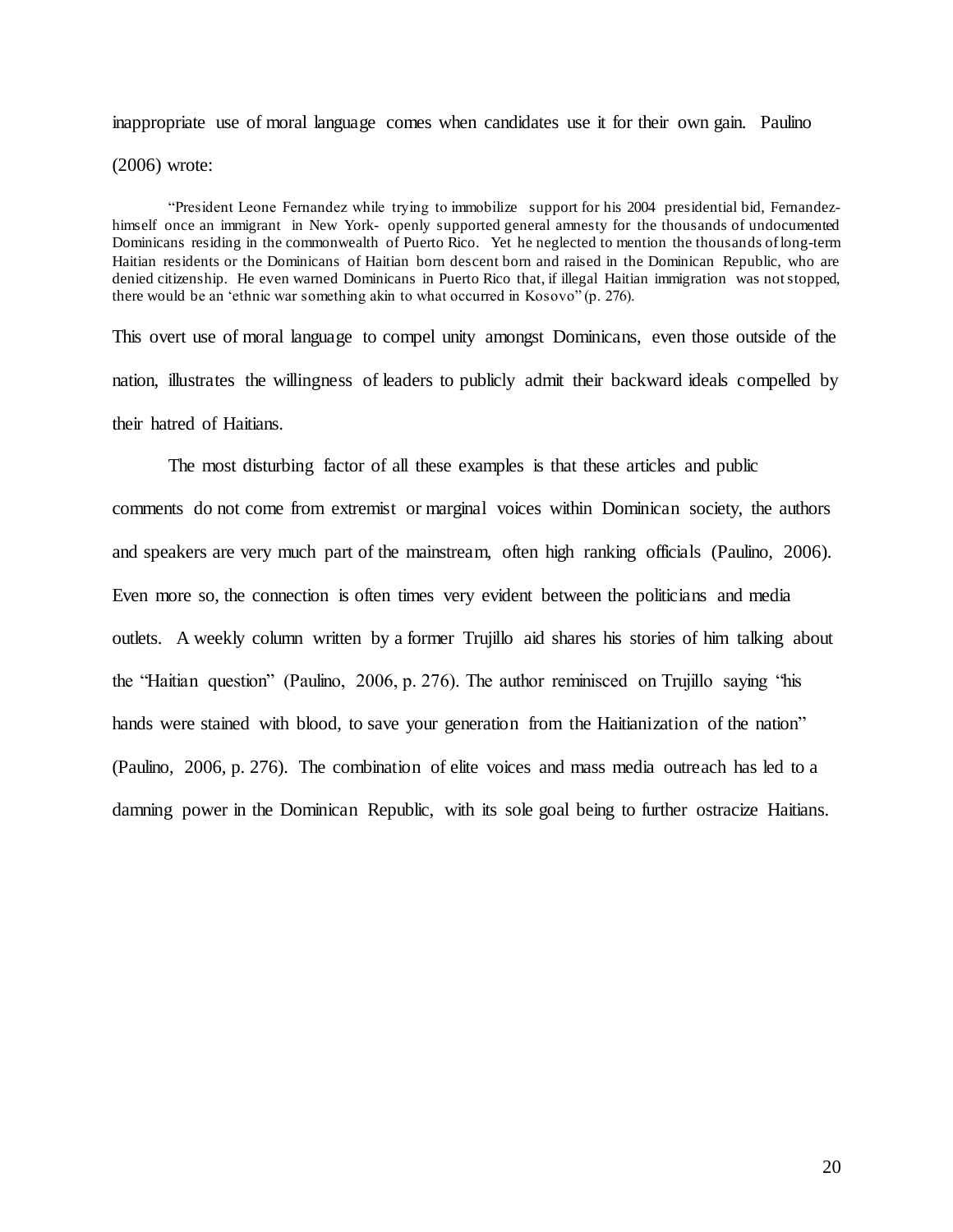## Chapter 4: Conclusion

This paper began with some startling facts about the number of stateless people in the world and then illustrated the variety of harms that occur because of a lack of citizenship. This information has led to some implications for both policy at the federal level, for institutions who have an effect on the general populace, and for how people in society treat one another. The problem investigated here was that Haitians in the Dominican Republic have not only been denied citizenship, they have been routinely discriminated against in order to prevent their full integration in the nation. The question I sought to answer was what Haitians living in the Dominican Republic need to be fully accepted in the country, to improve their lives that they had sought to alter for the better by leaving their home. I insisted that the harms come from three different levels within the nation. First the structural harms inflicted by the government. Secondly the institutional harms illustrated through the discrimination found in mass media such as newspapers. And thirdly, at the interpersonal level where antihaitianismo is a part of the general populations' daily lives. This is different than the common view that the issue is with unfair immigration policies and the focus on right to admission.

Throughout this paper it has been demonstrated that cosmopolitanism is a good starting theoretical framework in which to think about statelessness. Drawing on the basis of mutual respect for all in a community gives a foundation on which to put theory into practice. Pogge's specific ideology of moral language allows people to understand how governments influence lower tiers of society by inciting nationalism that hinders multiculturalism rooted in cosmopolitan values.

Taking the standpoint of multiculturalism was suggested as one ideology to work through in order to create a just society that integrates the Haitian immigrants on all levels. Multiculturalism was defined as accepting diversity and only seeking unification within the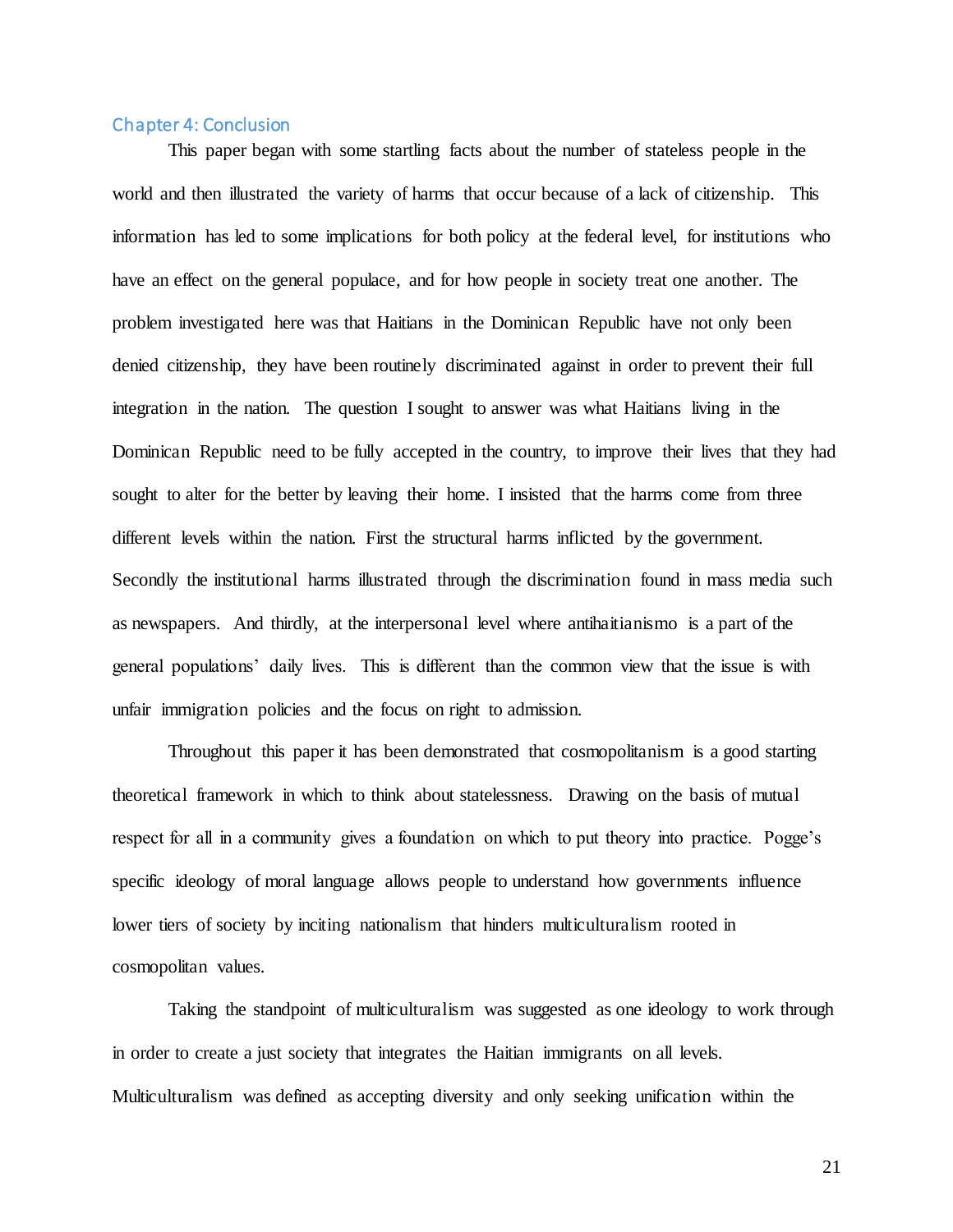sphere of politics. This would allow for acceptance while encouraging a government that focuses on the needs of all citizens. Evidently at the structural level multiculturalist values would be met by granting citizenship and providing all people within the Dominican borders the right to vote – hence the focus solely on political unity. Similarly, a change in depiction of Haitians in mass media would avoid discrimination of people simply for who they are. And on the ground, an institution of multicultural values would create an atmosphere of acceptance in the everyday life of Haitians.

The ideology of nationalism can be positive when inspiring the love of one's country for benefit. However, when it is used to create a culture of hate, it can be one of the most formidable forces. Nationalism in the Dominican Republic has been created largely based on a hatred of the other – Haitians. This ideology, while often contained to political matters, is evident throughout the three levels examined, which means it needs to be addressed at all three levels for meaningful change to occur. In terms of the government, moral language can be altered to avoid nationalistic values and focus on just that – *morals.* At the level of social institutions, such as mass media, critical messages need to stray from refraining to post negatively about the state because they are too occupied reporting on the 'Haitian problem'. At the interpersonal level, people need to be dissuaded from valuing a Dominican biased history and using that to reinforce their bigotry.

Through evaluation of the three levels of focus I have illustrated that there are issues throughout Dominican society. These issues are overarching and lead to a negative effect on a Haitian person's entire life. First, at the structural level current legislation allows for structural violence and prevents Haitian migrants from easily accessing the integration process, and thus prevents access to necessary institutions such as education and health care. As well, government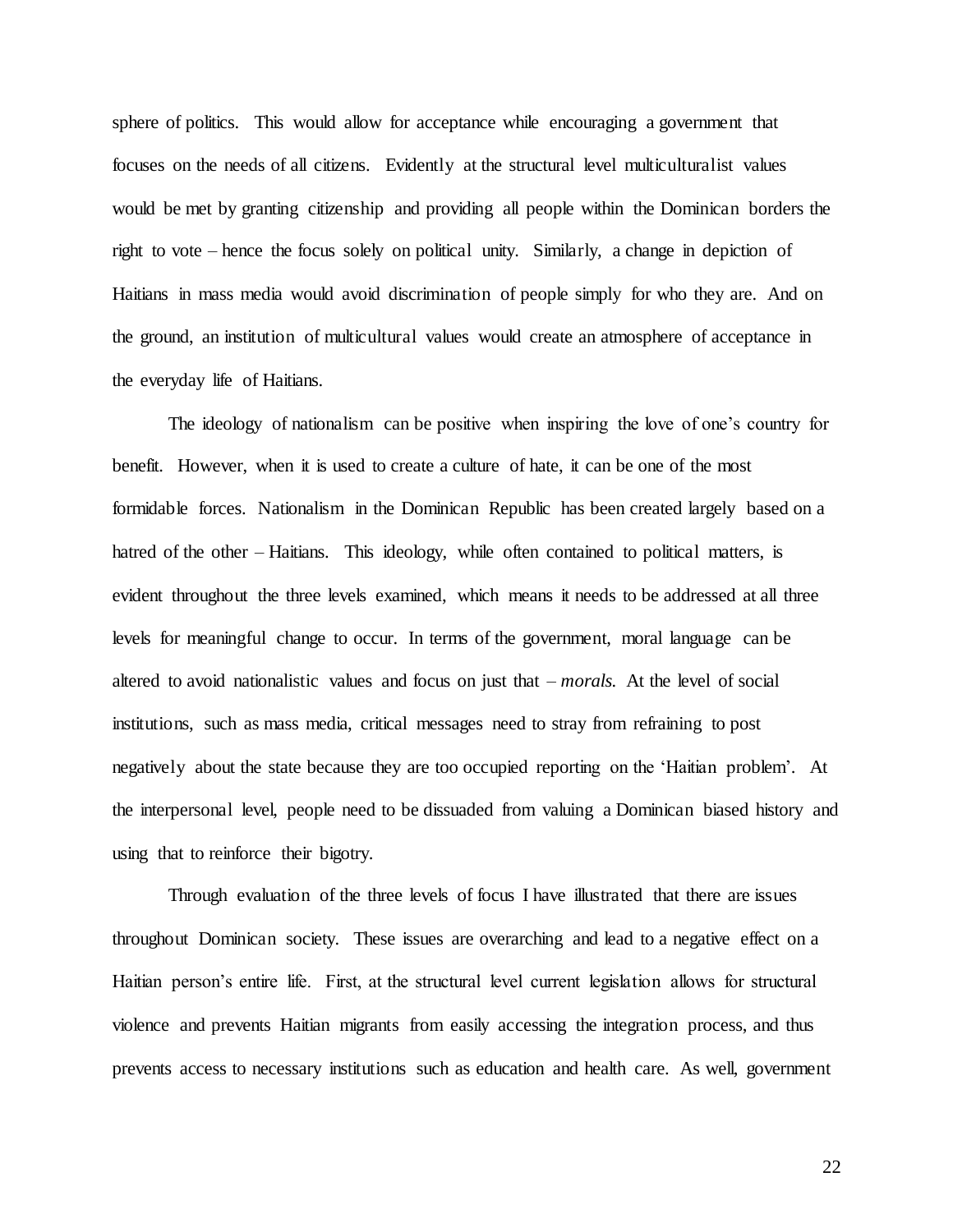officials further the stigma by inciting nationalist values in their Dominican constituents. They build off of the Dominican identity as an opposition to Haitians. Secondly, mass media outlets propagate this stigma by printing racially insensitive material. Not only do reports favour the Dominican prerogative, but editorial cartoons exacerbate the differences between the two groups. These organizations, which have considerable power and influence in any nation, need to alter their focus instead of attacking an easy scapegoat. Many of the problems illustrated in the editorials and cartoons are part of a larger structural problem, and any unrest should be aimed at fixing these structural issues instead. And thirdly, the effects are felt on the ground through antihaitianismo acts, whether through outright violence or subtler discrimination. These effects were illustrated in the measures of harm such as insufficient health care and other maltreatment. This antihaitianismo transcends generations and is integrated into the socialization process. Fixing these practices would require a change in the social institutions that perpetuate false history and ideology.

The Dominican Republic has an evident issue with statelessness. Addressing these issues can be done through a three level approach that when done simultaneously can better the lives of thousands of Haitians. This paper has provided evidence on how this issue can be addressed based on previous studies, which have all focused on identifying the harms. Most research on statelessness focuses on ethics of admission. This paper continues on from these studies by focusing on the full process of integration which involves change at all levels. Information gleaned from such research can be used in the future to inform decisions on the multiple levels.

Now is a key time of change in the Dominican Republic, which is prime for innovative tactics. There is plenty of evidence to prove the deficiencies of the current system in the Dominican Republic. These deficiencies cannot be corrected by themselves, that is, one cannot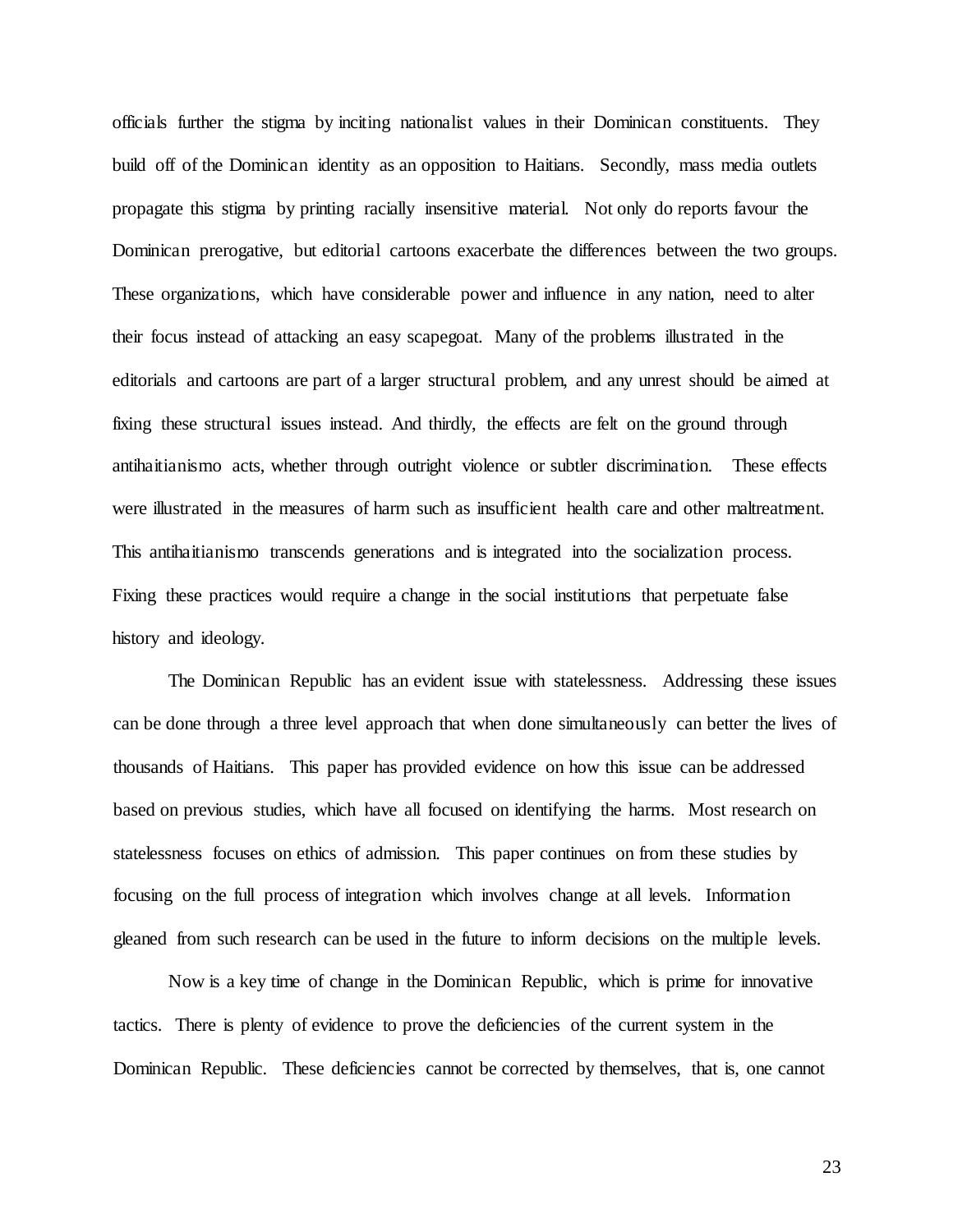solely focus on rectifying harms of the government. The effort to fix all areas needs to be simultaneous. Evidently, further research needs to be done to evaluate the merit of this form of addressing the Haitian problem in the Dominican. There is no better time to explore these issues and possible solutions than now, when the Dominican Republic is beginning to take steps to attempt to integrate Haitians. First, there needs to be evaluation of the naturalization and regularization processes instituted in May 2014. Varying sources claim a less than stellar performance thus far in regards to the number of people that have completed the process. However, this is not a solution that can be addressed solely quantifiably. On the ground, research needs to investigate how the process has affected Haitians and whether this is sufficient and adequate integration. Based on the evidence in this paper, it will arguably be found to not be enough.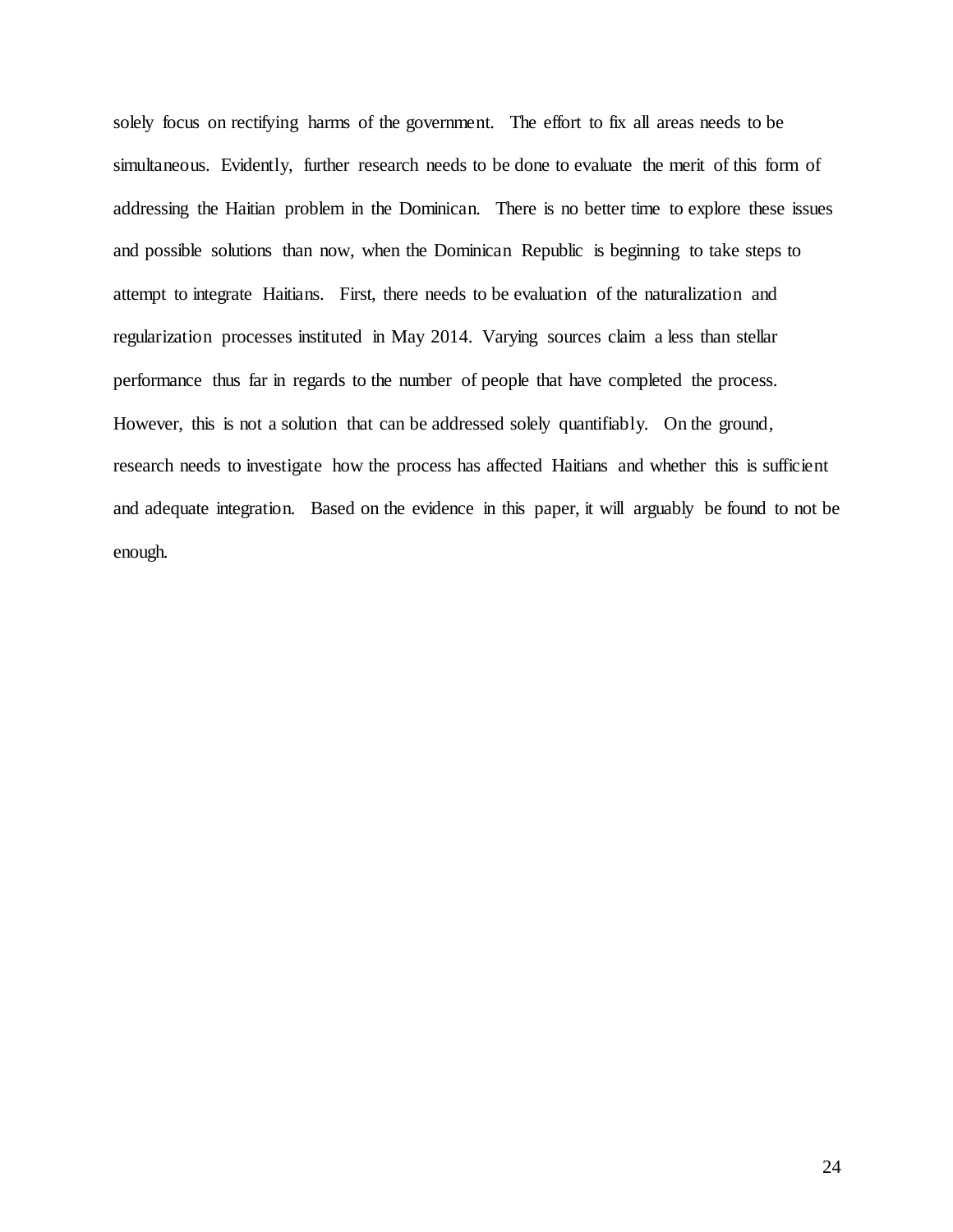# References

- Anderson, B. (1991). Imagined communities: Reflections on the origin and spread of nationalism. London: Verso. Retrieved from http://www.jstor.org/stable/1344038
- Appiah, K. (1997). Cosmopolitan Patriots. *Critical Inquiry, 23*(3), 617-639. Retrieved from http://www.jstor.org/stable/1344038
- Arendt, H. (2009, November 1). Statelessness. *Journal for Political Thinking*. Retrieved November 1, 2014, from

http://www.hannaharendt.net/index.php/han/article/view/155/276

- Azadovskii, K., & Egorov, B. (2002). From Anti-Westernism to Anti-Semitism: Stalin and the Impact of the "Anti-Cosmopolitan" Campaigns on Soviet Culture. *Journal of Cold War Studies, 4*(1), 66-80. Retrieved from muse.jhu.edu/article/9219
- Banerjee, K. (2010). Negotiating the Claim to Inclusion: Statelessness and the Contestation of the Limits of Citizenship. *Comparative Research in Law & Political Economy. Research Paper No. 7/2010.* Retrieved from http://digitalcommons.osgoode.yorku.ca/clpe/76y
- Report attacks multiculturalism. (2005, September 30). *BBC News*. Retrieved December 27, 2014, from http://news.bbc.co.uk/2/hi/uk\_news/4295318.stm
- Brewer, T. (1998). Migration, ethnicity and environment: HIV risk factors for women on the sugar cane plantations of the Dominican Republic. *Aids, 12*(14), 1879-1887. doi: 10.1097/00002030-199814000-00020
- Brubaker, R. (1999). *The Manichean Myth: Rethinking the Distinction between 'Civic' and 'Ethnic' Nationalism.* University of Califoria: Los Angeles. Retrieved from http://works.bepress.com/cgi/viewcontent.cgi?article=1010&context=wrb
- Gibney, M. (2009). Statelessness and the right to citizenship. *Forced Migration Review,* (32), 50- 51. Retrieved from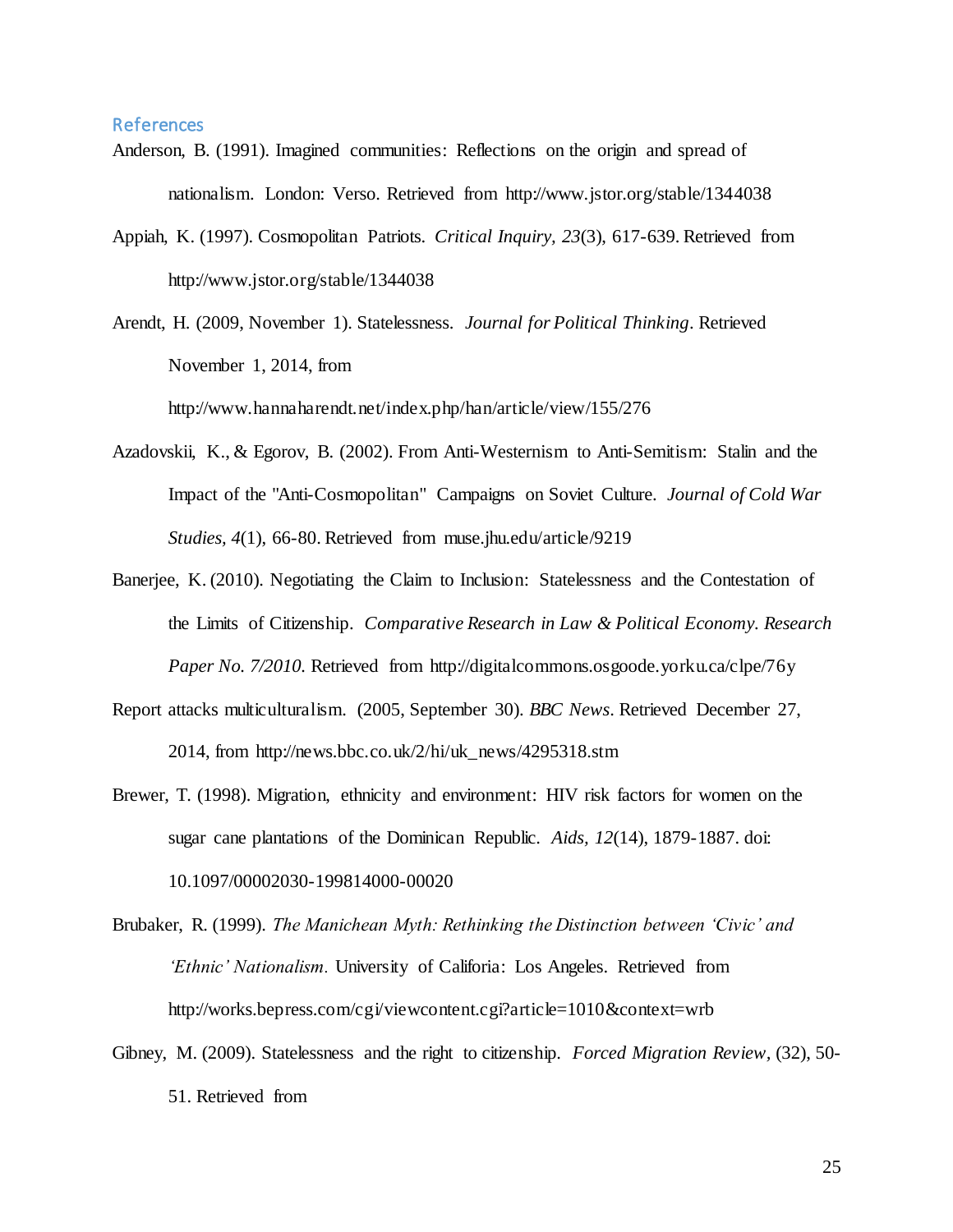http://www.fmreview.org/sites/fmr/files/FMRdownloads/en/FMRpdfs/FMR32/FMR32.p df

Guilamo, D. (2013). Dominican funnies, not so funny: The representation of Haitians in Dominican newspaper comic strips, after the 2010 earthquake. (Report). *Journal of Pan African Studies, 5*(9), 63-82. Retrieved from

http://connection.ebscohost.com/c/articles/89862745/dominican-funnies-not-so-funnyrepresentation-haitians-dominican-newspaper-comic-strips-after-2010-earthquake

- Habermas, J. (1995). Multiculturalism and the Liberal State. *Stanford Law Review, 47*(5), 849- 853.
- International Federation of Red Cross and Red Crescent Societies. (2012). *World Disasters Report 2012: Focus on Forced Migration and Displacement*. Retieved from http://www.ifrc.org/en/publications-and-reports/world-disasters-report/world-disastersreport-2012---focus-on-forced-migration-and-displacement/
- Kosinski, S. (2009). State of uncertainty: citizenship, statelessness, and discrimination in the Dominican Republic. *Boston College International and Comparative Law Review, 32(*2), 377-398. Retrieved from

http://lawdigitalcommons.bc.edu/cgi/viewcontent.cgi?article=1112&context=iclr

Mashau, T. (2012). Multi-Cultural Education: Is Education Playing A Role In Acculturating Different Cultures in South Africa? *American International Journal of Contemporary Researc, 2*(6), 57-65. Retrieved from

http://www.aijcrnet.com/journals/Vol\_2\_No\_6\_June\_2012/7.pdf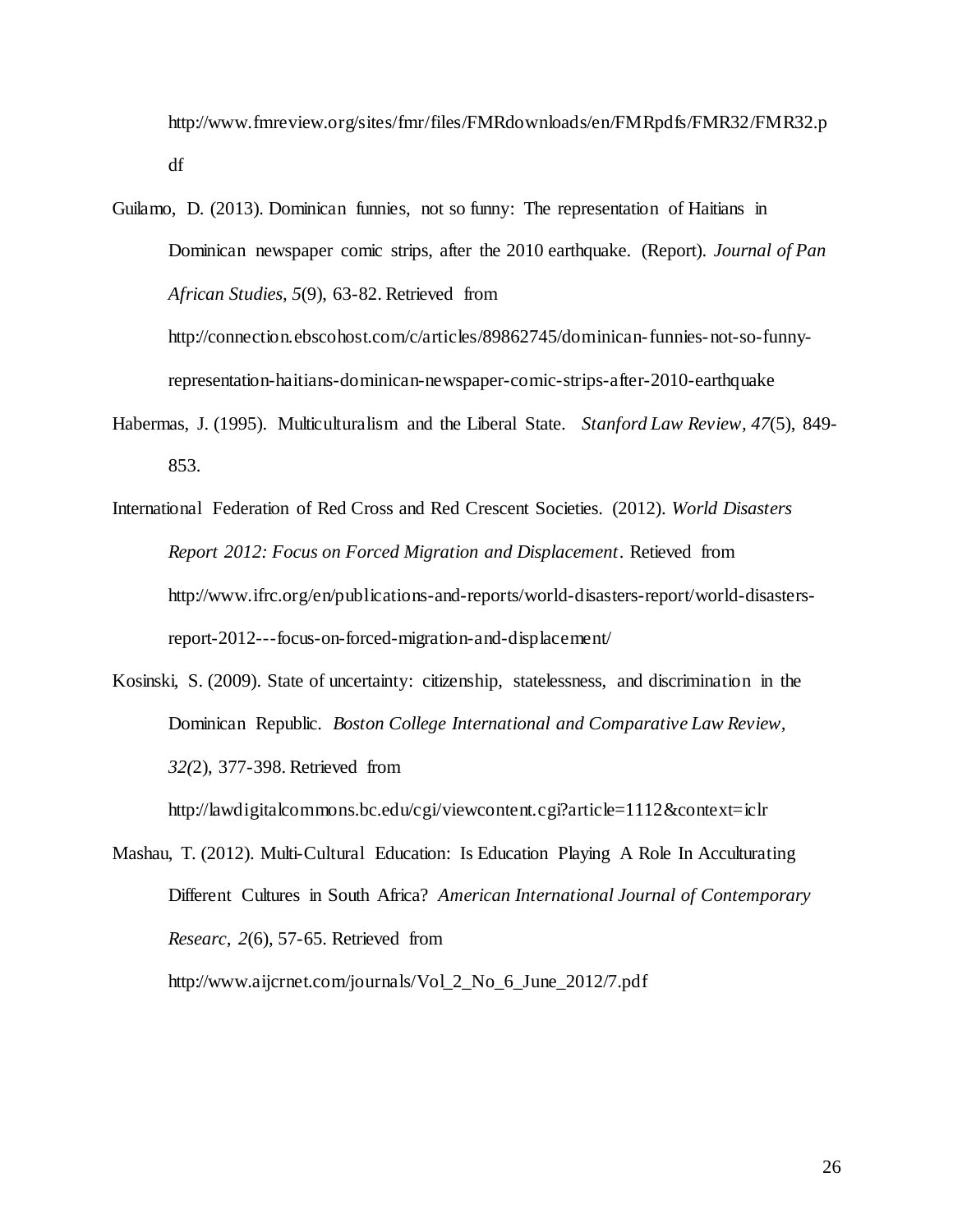- Nagle, J. (2009, September 23). *Multiculturalism's double bind: creating inclusivity, cosmopolitanism and difference.* (Urban anthropology series). Farnham, England; Burlington, VT: Ashgate.
- Parekh, B. (2000). *Rethinking multiculturalism: Cultural diversity and political theory*. Houndmills, Basingstoke: Macmillan Press.

Parekh, S. (2014). Beyond the ethics of admission: Stateless people, refugee camps and moral obligations. *Philosophy & Social Criticism, 40*(7), 645-663. doi: 10.1177/0191453713498254

- Paulino, E. (2006). Anti-Haitianism, Historical Memory, and the Potential for Genocidal Violence in the Dominican Republic. *Genocide Studies and Prevention, 1*(3), 265-288. doi:10.1353/gsp.2011.0072
- Pogge, T. (2010). *Politics as usual: What lies behind the pro-poor rhetoric*. Cambridge, UK; Malden, MA: Polity.
- Putnam, R. (2007). E Pluribus Unum: Diversity and Community in the Twenty-first Century -- The 2006 Johan Skytte Prize," *Scandinavian Political Studies, 30*(2). doi 10.1111/j.1467- 9477.2007.00176.x
- Robert F. Kennedy Centre. *Memo: Constitutional Changes in the Dominican Republic*. (2010, February 5). Retrieved December 28, 2014, from http://rfkcenter.org/memoconstitutional-changes-in-the-dominican-republic
- Sagas, E. (2010). *Race and Politics in the Dominican Republic.* University Press of Florida: Gainseville.